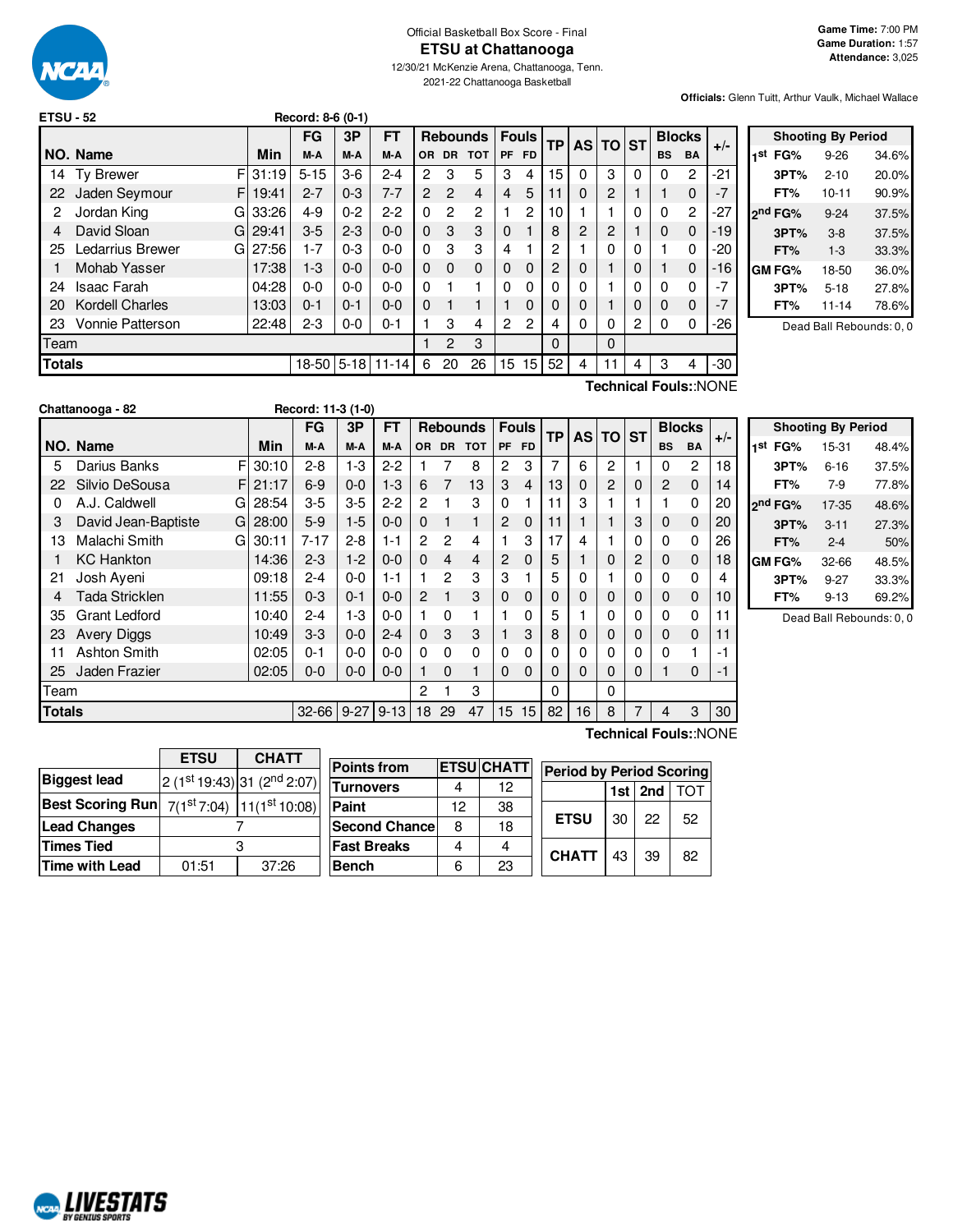

#### **ETSU at Chattanooga**

12/30/21 McKenzie Arena, Chattanooga, Tenn. 2021-22 Chattanooga Basketball

**Officials:** Glenn Tuitt, Arthur Vaulk, Michael Wallace

#### **Period 1**

| <b>Quarter Starters:</b> |                                                                        |                   |              |               |                                                       |                                                          |
|--------------------------|------------------------------------------------------------------------|-------------------|--------------|---------------|-------------------------------------------------------|----------------------------------------------------------|
| <b>CHATT</b>             | 0 Caldwell A                                                           | 3 Jean-Baptiste D |              | 5 Banks D     | 13 Smith M                                            | 22 DeSousa S                                             |
| <b>ETSU</b>              | 2 King J                                                               | 4 Sloan D         |              | 14 Brewer T   | 22 Seymour J                                          | 25 Brewer L                                              |
| <b>Game Time</b>         | <b>CHATT</b>                                                           |                   | <b>Score</b> | Diff          |                                                       | <b>ETSU</b>                                              |
| 20:00                    | 22 DESOUSA S jumpball lost                                             |                   |              |               | 14 BREWER T jumpball won                              |                                                          |
| 19:43                    |                                                                        |                   | $0 - 2$      | -2            |                                                       | 14 BREWER T 2pt FG outside the paint, jump shot made (2) |
| 19:26                    | 5 BANKS D 3pt FG, jump shot made (3)                                   |                   | $3 - 2$      | $\mathbf{1}$  |                                                       |                                                          |
| 19:26                    | 0 CALDWELL A assist (1)                                                |                   |              |               |                                                       |                                                          |
| 19:03                    |                                                                        |                   | $3 - 4$      | $-1$          | 2 KING J 2pt FG outside the paint, jump shot made (2) |                                                          |
| 18:35                    | 5 BANKS D 2pt FG in the paint, jump shot blocked                       |                   |              |               |                                                       |                                                          |
| 18:35                    |                                                                        |                   |              |               | 25 BREWER L block (1)                                 |                                                          |
| 18:32                    |                                                                        |                   |              |               | 25 BREWER L defensive rebound (1)                     |                                                          |
| 18:19                    |                                                                        |                   |              |               | 14 BREWER T 2pt FG in the paint, jump shot missed     |                                                          |
| 18:15                    | 22 DESOUSA S defensive rebound (1)                                     |                   |              |               |                                                       |                                                          |
| 18:10                    | 22 DESOUSA S 2pt FG in the paint, layup made (2)                       |                   | $5 - 4$      | $\mathbf{1}$  |                                                       |                                                          |
| 17:49                    | 3 JEAN-BAPTISTE D steal (1)                                            |                   |              |               | 4 SLOAN D turnover lost ball (1)                      |                                                          |
| 17:26                    | 13 SMITH M 2pt FG from turnover outside the paint, jump shot<br>missed |                   |              |               |                                                       |                                                          |
| 17:22                    |                                                                        |                   |              |               | 25 BREWER L defensive rebound (2)                     |                                                          |
| 17:13                    |                                                                        |                   |              |               | 25 BREWER L 3pt FG, jump shot missed                  |                                                          |
| 17:09                    |                                                                        |                   |              |               | 22 SEYMOUR J offensive rebound (1)                    |                                                          |
| 17:09                    | 5 BANKS D foul shooting (1 - 1)                                        |                   |              |               | 22 SEYMOUR J foul drawn (1)                           |                                                          |
| 17:09                    |                                                                        |                   | $5 - 5$      | 0             | 22 SEYMOUR J free throw 1 - 2 made (1)                |                                                          |
| 17:09                    |                                                                        |                   | $5 - 6$      | -1            | 22 SEYMOUR J free throw 2 - 2 made (2)                |                                                          |
| 16:49                    | 5 BANKS D 2pt FG in the paint, jump shot missed                        |                   |              |               |                                                       |                                                          |
| 16:45                    | 5 BANKS D offensive rebound (1)                                        |                   |              |               |                                                       |                                                          |
| 16:44                    | 5 BANKS D foul drawn (1)                                               |                   |              |               | 14 BREWER T foul shooting (1 - 1)                     |                                                          |
| 16:44                    | 5 BANKS D free throw 1 - 2 made (4)                                    |                   | 6-6          | 0             |                                                       |                                                          |
| 16:44                    | 0 CALDWELL A substitution out                                          |                   |              |               |                                                       |                                                          |
| 16:44                    | 1 HANKTON K substitution in                                            |                   |              |               |                                                       |                                                          |
| 16:44                    | 5 BANKS D free throw 2 - 2 made (5)                                    |                   | $7 - 6$      | $\mathbf{1}$  |                                                       |                                                          |
| 16:36                    |                                                                        |                   |              |               | 14 BREWER T 2pt FG in the paint, layup blocked        |                                                          |
| 16:36                    | 22 DESOUSA S block (1)                                                 |                   |              |               |                                                       |                                                          |
| 16:31                    | 22 DESOUSA S defensive rebound (2)                                     |                   |              |               |                                                       |                                                          |
| 16:08                    | 13 SMITH M 3pt FG, jump shot missed                                    |                   |              |               |                                                       |                                                          |
| 16:05                    |                                                                        |                   |              |               | defensive rebound (4)                                 |                                                          |
| 15:48                    |                                                                        |                   |              |               | 22 SEYMOUR J 3pt FG, jump shot missed                 |                                                          |
| 15:44                    | 5 BANKS D defensive rebound (2)                                        |                   |              |               |                                                       |                                                          |
| 15:34                    | 22 DESOUSA S turnover bad pass (1)                                     |                   |              |               |                                                       |                                                          |
| 15:34                    |                                                                        |                   |              | Timeout media |                                                       |                                                          |
| 15:34                    | 13 SMITH M substitution out                                            |                   |              |               |                                                       |                                                          |
| 15:34                    | 22 DESOUSA S substitution out                                          |                   |              |               |                                                       |                                                          |
| 15:34                    | 0 CALDWELL A substitution in                                           |                   |              |               |                                                       |                                                          |
| 15:34                    | 21 AYENI J substitution in                                             |                   |              |               |                                                       |                                                          |
| 15:34                    |                                                                        |                   |              |               | 2 KING J substitution out                             |                                                          |
| 15:34                    |                                                                        |                   |              |               | 22 SEYMOUR J substitution out                         |                                                          |
| 15:34                    |                                                                        |                   |              |               | 1 YASSER M substitution in                            |                                                          |

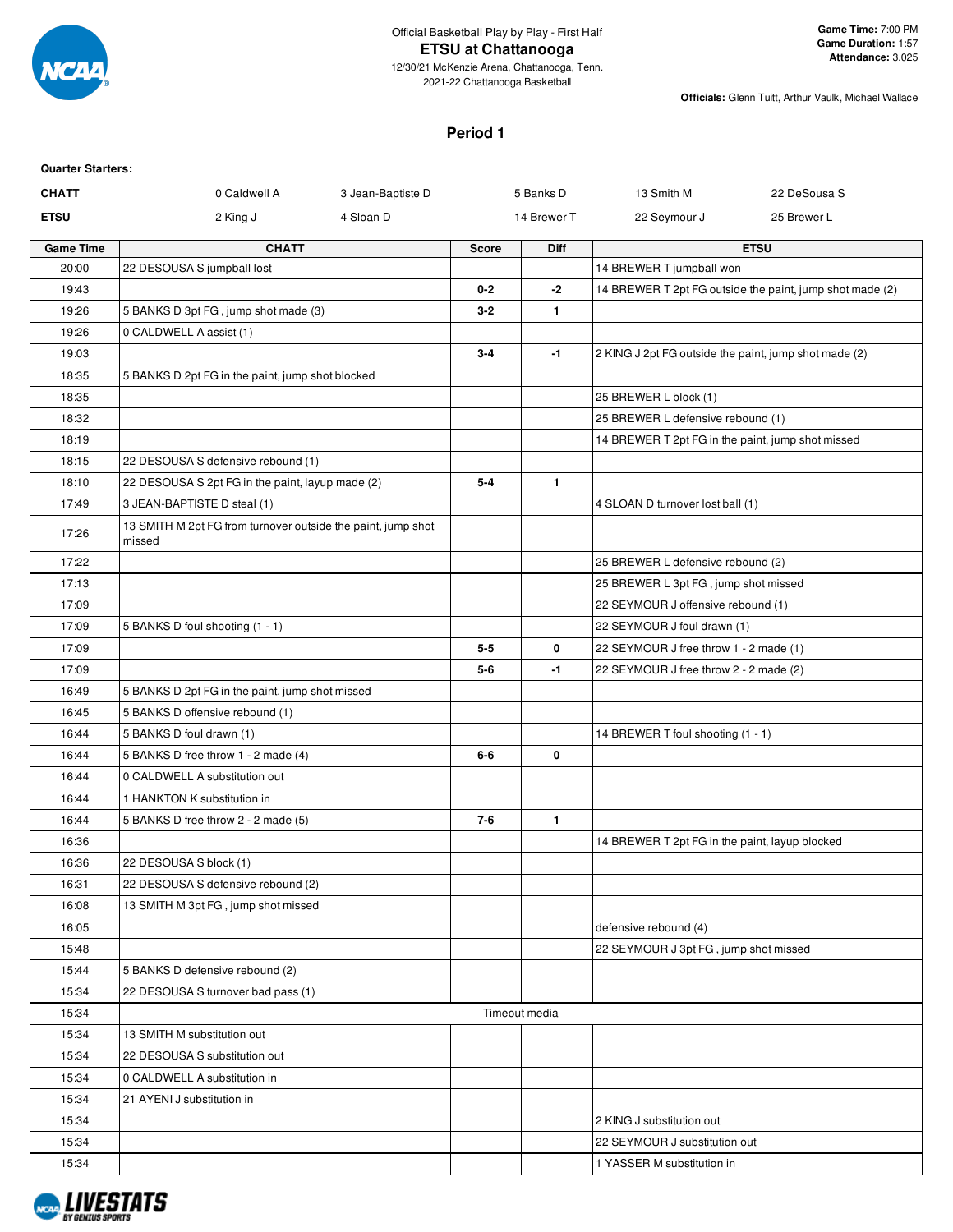

| <b>Game Time</b> | <b>CHATT</b>                                                      | Score     | <b>Diff</b>    | <b>ETSU</b>                                                        |
|------------------|-------------------------------------------------------------------|-----------|----------------|--------------------------------------------------------------------|
| 15:34            |                                                                   |           |                | 24 FARAH I substitution in                                         |
| 15:19            |                                                                   |           |                | 25 BREWER L 2pt FG from turnover in the paint, jump shot<br>missed |
| 15:15            | 0 CALDWELL A defensive rebound (1)                                |           |                |                                                                    |
| 15:01            | 21 AYENI J 2pt FG outside the paint, jump shot made (2)           | $9-6$     | 3              |                                                                    |
| 15:01            | 5 BANKS D assist (1)                                              |           |                |                                                                    |
| 14:35            |                                                                   | $9-9$     | 0              | 4 SLOAN D 3pt FG, jump shot made (3)                               |
| 14:09            | 3 JEAN-BAPTISTE D 2pt FG outside the paint, jump shot made<br>(2) | $11-9$    | $\overline{2}$ |                                                                    |
| 13:56            |                                                                   | $11 - 12$ | -1             | 4 SLOAN D 3pt FG, jump shot made (6)                               |
| 13:40            | 0 CALDWELL A 3pt FG, jump shot made (3)                           | $14 - 12$ | $\overline{2}$ |                                                                    |
| 13:40            | 5 BANKS D assist (2)                                              |           |                |                                                                    |
| 13:21            |                                                                   |           |                | 4 SLOAN D 3pt FG, jump shot missed                                 |
| 13:18            | 21 AYENI J defensive rebound (1)                                  |           |                |                                                                    |
| 12:57            | 1 HANKTON K 3pt FG, jump shot made (3)                            | $17 - 12$ | 5              |                                                                    |
| 12:57            | 3 JEAN-BAPTISTE D assist (1)                                      |           |                |                                                                    |
| 12:31            | 21 AYENI J foul personal (1 - 2)                                  |           |                | 4 SLOAN D foul drawn (1)                                           |
| 12:31            | 5 BANKS D substitution out                                        |           |                |                                                                    |
| 12:31            | 13 SMITH M substitution in                                        |           |                |                                                                    |
| 12:31            |                                                                   |           |                | 24 FARAH I substitution out                                        |
| 12:31            |                                                                   |           |                | 25 BREWER L substitution out                                       |
| 12:31            |                                                                   |           |                | 20 CHARLES K substitution in                                       |
| 12:31            |                                                                   |           |                | 23 PATTERSON V substitution in                                     |
| 12:31            | 3 JEAN-BAPTISTE D substitution out                                |           |                |                                                                    |
| 12:31            | 4 STRICKLEN T substitution in                                     |           |                |                                                                    |
| 12:16            |                                                                   |           |                | 14 BREWER T 2pt FG outside the paint, jump shot missed             |
| 12:11            | 1 HANKTON K defensive rebound (1)                                 |           |                |                                                                    |
| 11:58            | 0 CALDWELL A 3pt FG, jump shot made (6)                           | 20-12     | 8              |                                                                    |
| 11:58            | 13 SMITH M assist (1)                                             |           |                |                                                                    |
| 11:31            | jump ball situation                                               |           |                |                                                                    |
| 11:31            | 1 HANKTON K steal (1)                                             |           |                | 14 BREWER T turnover lost ball (1)                                 |
| 11:31            |                                                                   |           | Timeout media  |                                                                    |
| 11:31            |                                                                   |           |                | 4 SLOAN D substitution out                                         |
| 11:31            |                                                                   |           |                | 14 BREWER T substitution out                                       |
| 11:31            |                                                                   |           |                | 2 KING J substitution in                                           |
| 11:31            |                                                                   |           |                | 22 SEYMOUR J substitution in                                       |
| 11:11            | 21 AYENI J turnover bad pass (1)                                  |           |                |                                                                    |
| 10:56            |                                                                   |           |                | 22 SEYMOUR J 2pt FG from turnover in the paint, layup missed       |
| 10:52            | 13 SMITH M defensive rebound (1)                                  |           |                |                                                                    |
| 10:35            | 21 AYENI J 2pt FG outside the paint, jump shot missed             |           |                |                                                                    |
| 10:31            | offensive rebound (9)                                             |           |                |                                                                    |
| 10:31            | 4 STRICKLEN T substitution out                                    |           |                |                                                                    |
| 10:31            | 21 AYENI J substitution out                                       |           |                |                                                                    |
| 10:31            | 3 JEAN-BAPTISTE D substitution in                                 |           |                |                                                                    |
| 10:31            | 22 DESOUSA S substitution in                                      |           |                |                                                                    |
| 10:25            | 0 CALDWELL A turnover bad pass (1)                                |           |                | 23 PATTERSON V steal (1)                                           |
| 10:21            |                                                                   |           |                | 23 PATTERSON V 2pt FG from turnover in the paint, layup<br>missed  |
| 10:19            | defensive rebound (10)                                            |           |                |                                                                    |
| 10:19            | 1 HANKTON K substitution out                                      |           |                |                                                                    |

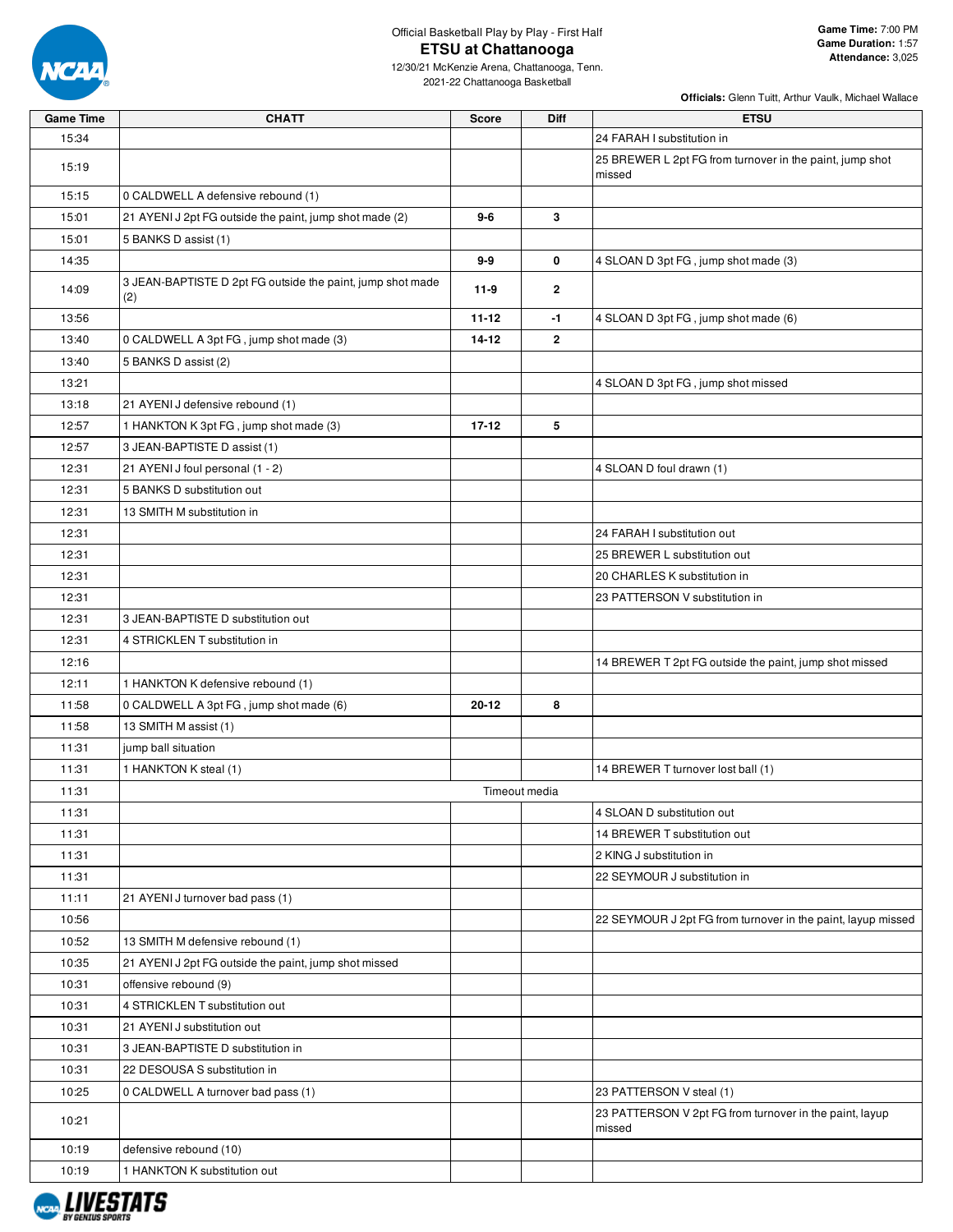

#### Official Basketball Play by Play - First Half **ETSU at Chattanooga**

| <b>Game Time</b> | <b>CHATT</b>                                                                | <b>Score</b> | <b>Diff</b>   | <b>ETSU</b>                                                       |
|------------------|-----------------------------------------------------------------------------|--------------|---------------|-------------------------------------------------------------------|
| 10:19            | 35 LEDFORD G substitution in                                                |              |               |                                                                   |
| 10:08            | 13 SMITH M 2pt FG in the paint, jump shot made (2)                          | $22 - 12$    | 10            |                                                                   |
| 09:50            |                                                                             | $22 - 14$    | 8             | 2 KING J 2pt FG outside the paint, jump shot made (4)             |
| 09:37            | 13 SMITH M 3pt FG, jump shot missed                                         |              |               |                                                                   |
| 09:34            | 22 DESOUSA S offensive rebound (3)                                          |              |               |                                                                   |
| 09:34            | 13 SMITH M foul drawn (1)                                                   |              |               | 20 CHARLES K foul personal (1 - 2)                                |
| 09:34            |                                                                             |              |               | 1 YASSER M substitution out                                       |
| 09:34            |                                                                             |              |               | 20 CHARLES K substitution out                                     |
| 09:34            |                                                                             |              |               | 22 SEYMOUR J substitution out                                     |
| 09:34            |                                                                             |              |               | 14 BREWER T substitution in                                       |
| 09:34            |                                                                             |              |               | 24 FARAH I substitution in                                        |
| 09:34            |                                                                             |              |               | 25 BREWER L substitution in                                       |
| 09:32            | 3 JEAN-BAPTISTE D 3pt FG second chance, jump shot missed                    |              |               |                                                                   |
| 09:28            |                                                                             |              |               | 24 FARAH I defensive rebound (1)                                  |
| 09:23            |                                                                             |              |               | 2 KING J 2pt FG outside the paint, jump shot missed               |
| 09:19            | 13 SMITH M defensive rebound (2)                                            |              |               |                                                                   |
| 09:13            | 13 SMITH M 3pt FG, jump shot missed                                         |              |               |                                                                   |
| 09:09            |                                                                             |              |               | defensive rebound (6)                                             |
| 08:55            | 0 CALDWELL A steal (1)                                                      |              |               | 24 FARAH I turnover bad pass (1)                                  |
| 08:42            | 0 CALDWELL A 3pt FG from turnover, jump shot missed                         |              |               |                                                                   |
| 08:37            | 35 LEDFORD G offensive rebound (1)                                          |              |               |                                                                   |
| 08:34            | 3 JEAN-BAPTISTE D 3pt FG from turnover second chance, jump<br>shot made (5) | 25-14        | 11            |                                                                   |
| 08:34            | 35 LEDFORD G assist (1)                                                     |              |               |                                                                   |
| 08:09            | 35 LEDFORD G substitution out                                               |              |               |                                                                   |
| 08:09            | 5 BANKS D substitution in                                                   |              |               |                                                                   |
| 08:09            |                                                                             |              |               | 2 KING J substitution out                                         |
| 08:09            |                                                                             |              |               | 24 FARAH I substitution out                                       |
| 08:09            |                                                                             |              |               | 4 SLOAN D substitution in                                         |
| 08:09            |                                                                             |              |               | 22 SEYMOUR J substitution in                                      |
| 08:01            | 3 JEAN-BAPTISTE D foul shooting (1 - 3)                                     |              |               | 22 SEYMOUR J foul drawn (2)                                       |
| 07:58            |                                                                             |              | Timeout media |                                                                   |
| 07:58            |                                                                             |              |               | 23 PATTERSON V substitution out                                   |
| 07:58            |                                                                             |              |               | 1 YASSER M substitution in                                        |
| 07:58            |                                                                             | $25 - 15$    | 10            | 22 SEYMOUR J free throw 1 - 2 made (3)                            |
| 07:58            |                                                                             | $25 - 16$    | 9             | 22 SEYMOUR J free throw 2 - 2 made (4)                            |
| 07:39            | 22 DESOUSA S 2pt FG in the paint, layup missed                              |              |               |                                                                   |
| 07:36            |                                                                             |              |               | 22 SEYMOUR J defensive rebound (2)                                |
|                  |                                                                             |              |               |                                                                   |
| 07:32            |                                                                             |              |               | 14 BREWER T 3pt FG, jump shot missed                              |
| 07:28            |                                                                             |              |               | 22 SEYMOUR J offensive rebound (3)                                |
| 07:28            | 22 DESOUSA S foul shooting (1 - 4)                                          |              |               | 22 SEYMOUR J foul drawn (3)                                       |
| 07:28            |                                                                             | 25-17        | 8             | 22 SEYMOUR J free throw 1 - 1 made (5)                            |
| 07:28            | 13 SMITH M 3pt FG, jump shot missed                                         |              |               |                                                                   |
| 07:28            | 13 SMITH M offensive rebound (3)                                            |              |               |                                                                   |
| 07:28            | 3 JEAN-BAPTISTE D turnover lost ball (1)                                    |              |               | 4 SLOAN D steal (1)                                               |
| 07:28            |                                                                             | $25 - 19$    | 6             | 22 SEYMOUR J 2pt FG from turnover in the paint, layup made<br>(7) |
| 07:23            | 22 DESOUSA S substitution out                                               |              |               |                                                                   |
| 07:23            | 23 DIGGS A substitution in                                                  |              |               |                                                                   |
| 07:20            | 23 DIGGS A foul personal (1 - 5)                                            |              |               | 22 SEYMOUR J foul drawn (4)                                       |

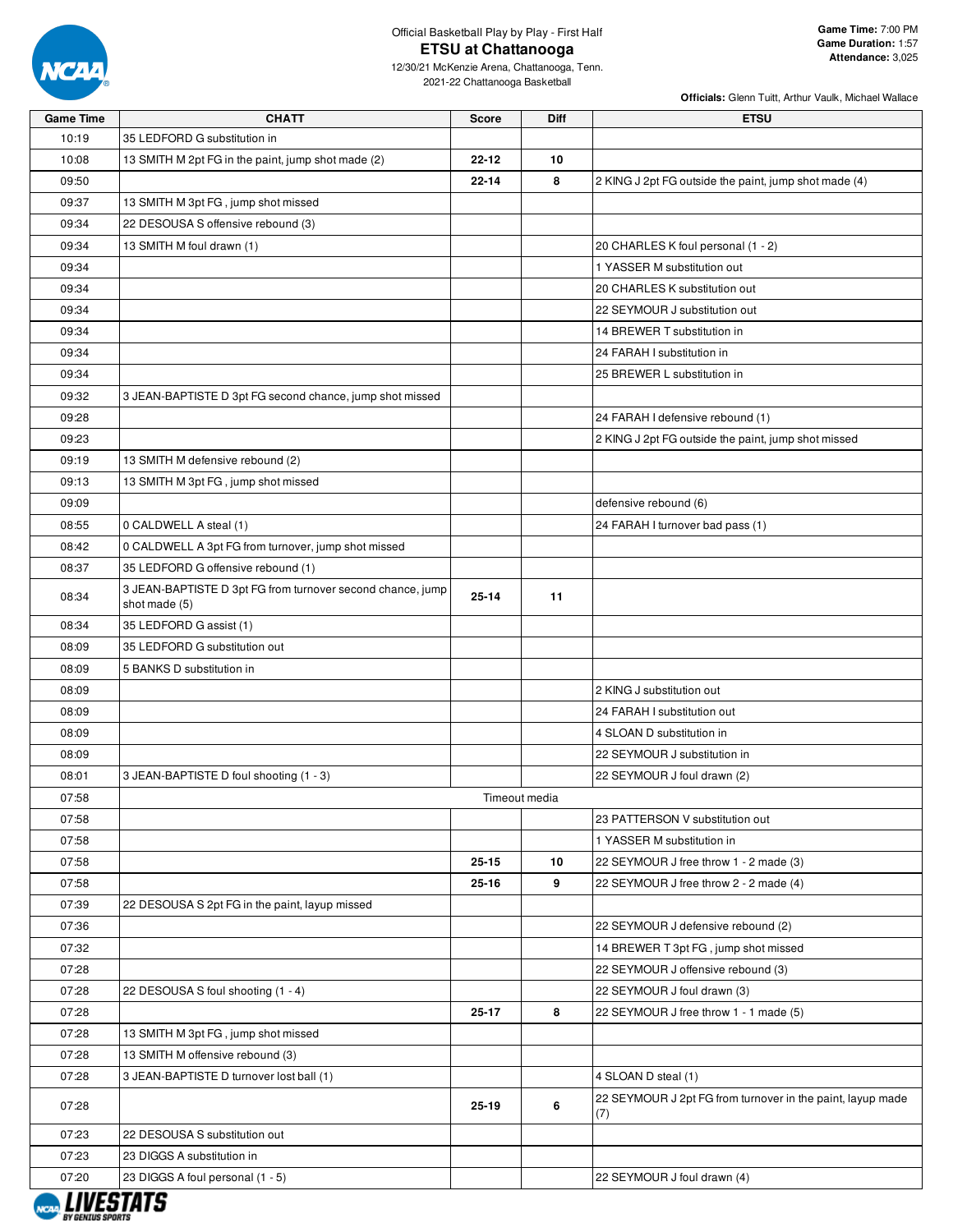

| <b>Game Time</b> | <b>CHATT</b>                                                                 | Score     | Diff           | <b>ETSU</b>                                                   |
|------------------|------------------------------------------------------------------------------|-----------|----------------|---------------------------------------------------------------|
| 07:17            |                                                                              |           |                | 22 SEYMOUR J 3pt FG, jump shot missed                         |
| 07:17            | 5 BANKS D defensive rebound (3)                                              |           |                |                                                               |
| 07:10            | 3 JEAN-BAPTISTE D 3pt FG, jump shot missed                                   |           |                |                                                               |
| 07:10            |                                                                              |           |                | 4 SLOAN D defensive rebound (1)                               |
| 07:04            |                                                                              | 25-21     | 4              | 25 BREWER L 2pt FG in the paint, jump shot made (2)           |
| 07:04            |                                                                              |           |                | 4 SLOAN D assist (1)                                          |
| 06:18            | 23 DIGGS A foul drawn (1)                                                    |           |                | 25 BREWER L foul shooting (1 - 3)                             |
| 06:18            | 23 DIGGS A free throw 1 - 2 made (1)                                         | $26 - 21$ | 5              |                                                               |
| 06:18            | 23 DIGGS A free throw 2 - 2 missed                                           |           |                |                                                               |
| 06:18            |                                                                              |           |                | 4 SLOAN D defensive rebound (2)                               |
| 06:16            | 5 BANKS D foul drawn (2)                                                     |           |                | 14 BREWER T foul offensive (2 - 4)                            |
| 06:16            |                                                                              |           |                | 14 BREWER T turnover offensive (2)                            |
| 06:04            | 5 BANKS D turnover bad pass (1)                                              |           |                | 22 SEYMOUR J steal (1)                                        |
| 05:56            |                                                                              |           |                | 4 SLOAN D 2pt FG from turnover in the paint, jump shot missed |
| 05:52            | 5 BANKS D defensive rebound (4)                                              |           |                |                                                               |
| 05:49            | 23 DIGGS A foul drawn (2)                                                    |           |                | 22 SEYMOUR J foul personal (1 - 5)                            |
| 05:49            | 23 DIGGS A substitution out                                                  |           |                |                                                               |
| 05:49            | 22 DESOUSA S substitution in                                                 |           |                |                                                               |
| 05:48            | 3 JEAN-BAPTISTE D 2pt FG fast break outside the paint, jump<br>shot made (7) | 28-21     | $\overline{7}$ |                                                               |
| 05:48            | 13 SMITH M assist (2)                                                        |           |                |                                                               |
| 05:38            |                                                                              |           |                | 1 YASSER M substitution out                                   |
| 05:38            |                                                                              |           |                | 2 KING J substitution in                                      |
| 05:21            |                                                                              |           |                | 25 BREWER L 2pt FG in the paint, jump shot missed             |
| 05:18            | 22 DESOUSA S defensive rebound (4)                                           |           |                |                                                               |
| 05:13            |                                                                              |           |                | 14 BREWER T substitution out                                  |
| 05:13            |                                                                              |           |                | 20 CHARLES K substitution in                                  |
| 04:51            | 13 SMITH M 2pt FG in the paint, layup made (4)                               | 30-21     | 9              |                                                               |
| 04:44            | 22 DESOUSA S foul shooting (2 - 6)                                           |           |                | 2 KING J foul drawn (1)                                       |
| 04:44            |                                                                              | 30-22     | 8              | 2 KING J free throw fast break 1 - 2 made (5)                 |
| 04:44            | 13 SMITH M substitution out                                                  |           |                |                                                               |
| 04:44            | 21 AYENI J substitution in                                                   |           |                |                                                               |
| 04:44            |                                                                              | 30-23     | $\overline{7}$ | 2 KING J free throw fast break 2 - 2 made (6)                 |
| 04:23            | 5 BANKS D 3pt FG, jump shot missed                                           |           |                |                                                               |
| 04:18            |                                                                              |           |                | 25 BREWER L defensive rebound (3)                             |
| 04:10            | 21 AYENI J foul shooting (2 - 7)                                             |           |                | 22 SEYMOUR J foul drawn (5)                                   |
| 04:10            |                                                                              | 30-24     | 6              | 22 SEYMOUR J free throw 1 - 2 made (8)                        |
| 04:10            | 22 DESOUSA S substitution out                                                |           |                |                                                               |
| 04:10            | 1 HANKTON K substitution in                                                  |           |                |                                                               |
| 04:10            |                                                                              |           |                | 20 CHARLES K substitution out                                 |
| 04:10            |                                                                              |           |                | 23 PATTERSON V substitution in                                |
| 04:10            |                                                                              | 30-25     | 5              | 22 SEYMOUR J free throw 2 - 2 made (9)                        |
| 04:10            | 21 AYENI J substitution out                                                  |           |                |                                                               |
| 04:10            | 23 DIGGS A substitution in                                                   |           |                |                                                               |
| 03:50            | 23 DIGGS A 2pt FG in the paint, jump shot made (3)                           | 32-25     | $\overline{7}$ |                                                               |
| 03:50            | 1 HANKTON K assist (1)                                                       |           |                |                                                               |
| 03:26            |                                                                              |           |                | 2 KING J 3pt FG, jump shot missed                             |
| 03:22            |                                                                              |           |                | 23 PATTERSON V offensive rebound (1)                          |
| 03:21            |                                                                              |           |                | 25 BREWER L 3pt FG second chance, jump shot missed            |

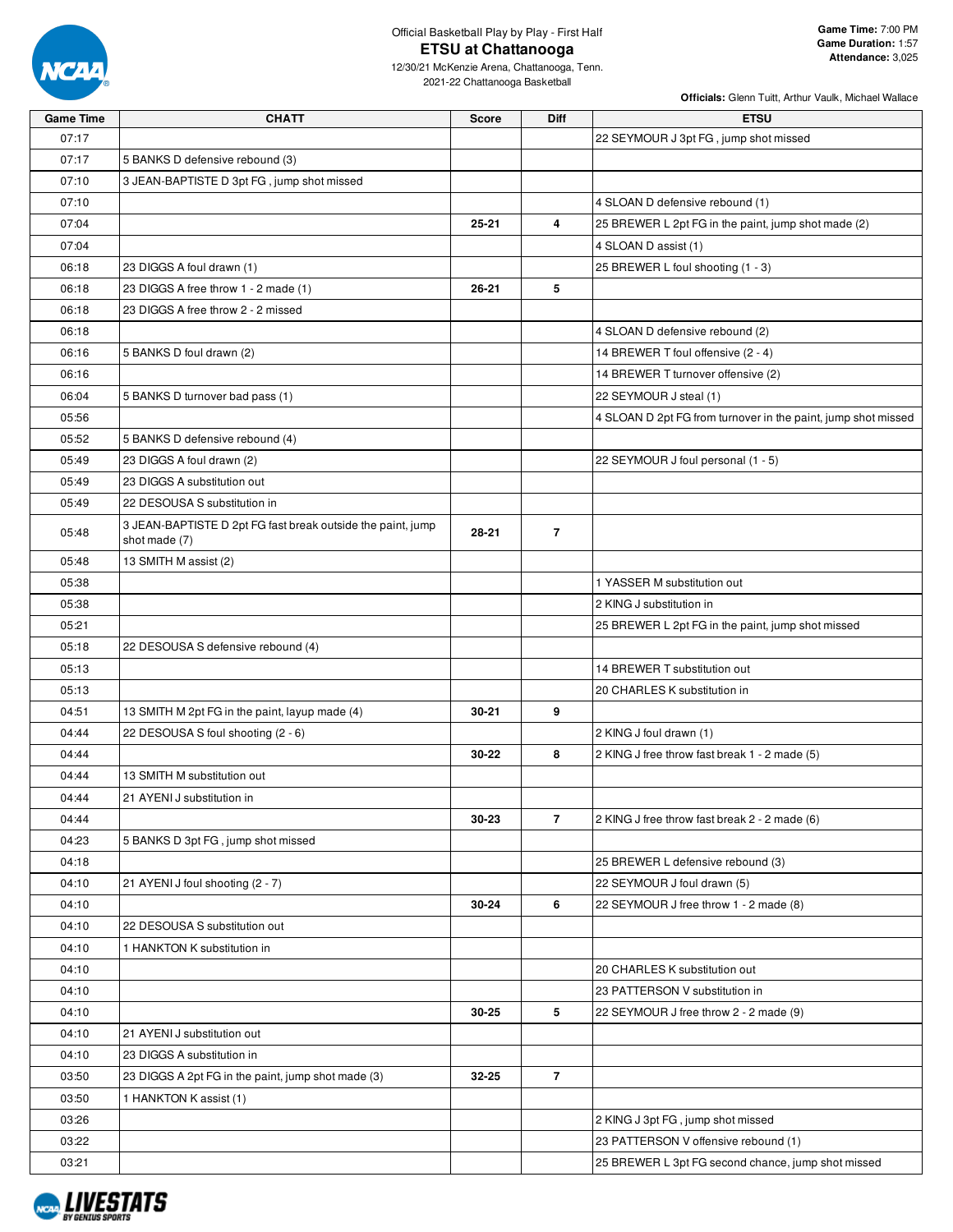

### Official Basketball Play by Play - First Half **ETSU at Chattanooga**

12/30/21 McKenzie Arena, Chattanooga, Tenn. 2021-22 Chattanooga Basketball

| <b>Game Time</b>       | <b>CHATT</b>                                                 | <b>Score</b>            | Diff | <b>ETSU</b>                                                  |  |  |  |  |
|------------------------|--------------------------------------------------------------|-------------------------|------|--------------------------------------------------------------|--|--|--|--|
| 03:17                  | 23 DIGGS A defensive rebound (1)                             |                         |      |                                                              |  |  |  |  |
| 03:05                  | 1 HANKTON K 3pt FG, jump shot missed                         |                         |      |                                                              |  |  |  |  |
| 03:02                  | 0 CALDWELL A offensive rebound (2)                           |                         |      |                                                              |  |  |  |  |
| 03:02                  | 0 CALDWELL A foul drawn (1)                                  |                         |      | 23 PATTERSON V foul shooting (1 - 6)                         |  |  |  |  |
| 03:00<br>Timeout media |                                                              |                         |      |                                                              |  |  |  |  |
| 03:00                  | 3 JEAN-BAPTISTE D substitution out                           |                         |      |                                                              |  |  |  |  |
| 03:00                  | 13 SMITH M substitution in                                   |                         |      |                                                              |  |  |  |  |
| 03:00                  |                                                              |                         |      | 25 BREWER L substitution out                                 |  |  |  |  |
| 03:00                  |                                                              |                         |      | 1 YASSER M substitution in                                   |  |  |  |  |
| 03:00                  | 0 CALDWELL A free throw 1 - 2 made (7)                       | 33-25                   | 8    |                                                              |  |  |  |  |
| 03:00                  | 0 CALDWELL A free throw 2 - 2 made (8)                       | 34-25                   | 9    |                                                              |  |  |  |  |
| 02:49                  |                                                              |                         |      | 22 SEYMOUR J 3pt FG, jump shot missed                        |  |  |  |  |
| 02:46                  | 1 HANKTON K defensive rebound (2)                            |                         |      |                                                              |  |  |  |  |
| 02:28                  | 23 DIGGS A foul drawn (3)                                    |                         |      | 22 SEYMOUR J foul shooting (2 - 7)                           |  |  |  |  |
| 02:27                  | 23 DIGGS A free throw 1 - 2 made (4)                         | 35-25                   | 10   |                                                              |  |  |  |  |
| 02:27                  | 23 DIGGS A free throw 2 - 2 missed                           |                         |      |                                                              |  |  |  |  |
| 02:27                  |                                                              |                         |      | 23 PATTERSON V defensive rebound (2)                         |  |  |  |  |
| 02:15                  |                                                              | 35-27                   | 8    | 2 KING J 2pt FG outside the paint, jump shot made (8)        |  |  |  |  |
| 01:48                  | 13 SMITH M 2pt FG in the paint, jump shot missed             |                         |      |                                                              |  |  |  |  |
| 01:44                  | 13 SMITH M offensive rebound (4)                             |                         |      |                                                              |  |  |  |  |
| 01:43                  | 13 SMITH M 2pt FG second chance in the paint, layup made (6) | $37 - 27$               | 10   |                                                              |  |  |  |  |
| 01:41                  | 13 SMITH M foul drawn (2)                                    |                         |      | 22 SEYMOUR J foul shooting (3 - 8)                           |  |  |  |  |
| 01:41                  | 1 HANKTON K substitution out                                 |                         |      |                                                              |  |  |  |  |
| 01:41                  | 3 JEAN-BAPTISTE D substitution in                            |                         |      |                                                              |  |  |  |  |
| 01:41                  |                                                              |                         |      | 22 SEYMOUR J substitution out                                |  |  |  |  |
| 01:41                  |                                                              |                         |      | 25 BREWER L substitution in                                  |  |  |  |  |
| 01:41                  | 13 SMITH M free throw 1 - 1 made (7)                         | 38-27                   | 11   |                                                              |  |  |  |  |
| 01:23                  | 3 JEAN-BAPTISTE D steal (2)                                  |                         |      | 4 SLOAN D turnover lost ball (2)                             |  |  |  |  |
| 01:18                  | 0 CALDWELL A 3pt FG from turnover, jump shot missed          |                         |      |                                                              |  |  |  |  |
| 01:15                  |                                                              |                         |      | 2 KING J defensive rebound (1)                               |  |  |  |  |
| 01:11                  |                                                              | 38-29                   | 9    | 2 KING J 2pt FG fast break outside the paint, jump shot made |  |  |  |  |
|                        |                                                              |                         |      | (10)                                                         |  |  |  |  |
| 00:44                  | 13 SMITH M 3pt FG, jump shot made (10)                       | 41-29                   | 12   |                                                              |  |  |  |  |
| 00:44                  | 0 CALDWELL A assist (2)                                      |                         |      |                                                              |  |  |  |  |
| 00:38                  | Timeout 30 Sec                                               |                         |      |                                                              |  |  |  |  |
| 00:38                  | 23 DIGGS A substitution out                                  |                         |      |                                                              |  |  |  |  |
| 00:38                  | 1 HANKTON K substitution in                                  |                         |      |                                                              |  |  |  |  |
| 00:38                  |                                                              |                         |      | 1 YASSER M substitution out                                  |  |  |  |  |
| 00:38                  |                                                              |                         |      | 14 BREWER T substitution in                                  |  |  |  |  |
| 00:26                  | 1 HANKTON K foul personal (1 - 8)                            |                         |      | 14 BREWER T foul drawn (1)                                   |  |  |  |  |
| 00:26                  |                                                              | 41-30                   | 11   | 14 BREWER T 1&1 free throw 1 made (3)                        |  |  |  |  |
| 00:26                  |                                                              |                         |      | 14 BREWER T 1&1 free throw 2 missed                          |  |  |  |  |
| 00:25                  | 5 BANKS D defensive rebound (5)                              |                         |      |                                                              |  |  |  |  |
| 00:02                  | 1 HANKTON K 2pt FG in the paint, layup made (5)              | 43-30                   | 13   |                                                              |  |  |  |  |
| 00:02                  | 13 SMITH M assist (3)                                        |                         |      |                                                              |  |  |  |  |
|                        |                                                              | <b>END OF PERIOD</b>    |      |                                                              |  |  |  |  |
|                        |                                                              | <b>CHATT 43-30 ETSU</b> |      |                                                              |  |  |  |  |

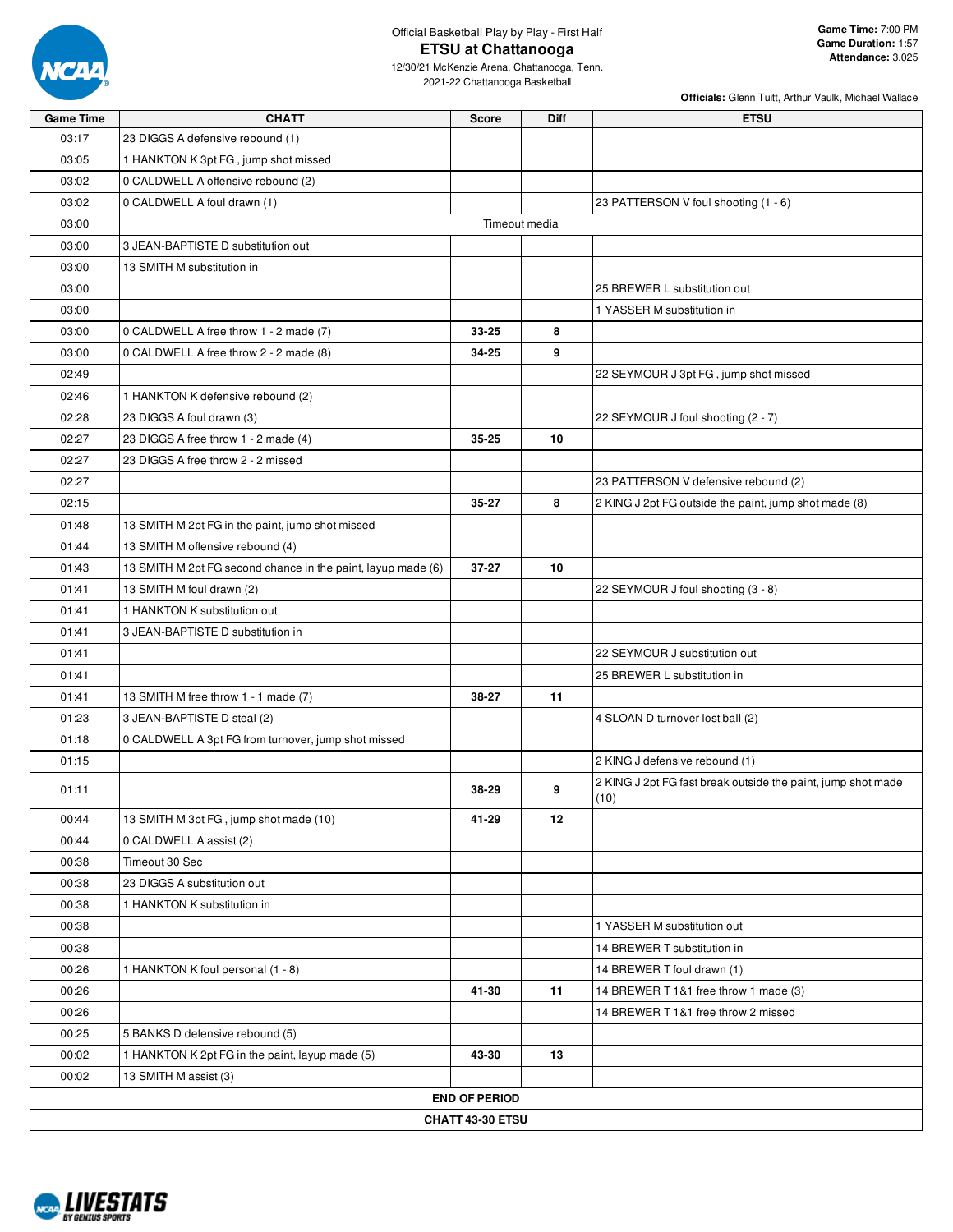

## Official Basketball Box Score - First Half **ETSU at Chattanooga**

12/30/21 McKenzie Arena, Chattanooga, Tenn. 2021-22 Chattanooga Basketball

**Officials:** Glenn Tuitt, Arthur Vaulk, Michael Wallace

|               |                         |            | FG       | 3P       | FТ        |                |           | <b>Rebounds</b> |           | <b>Fouls</b> | <b>TP</b> |          | AS TO ST    |   |           | <b>Blocks</b> | $+/-$                        |
|---------------|-------------------------|------------|----------|----------|-----------|----------------|-----------|-----------------|-----------|--------------|-----------|----------|-------------|---|-----------|---------------|------------------------------|
|               | NO. Name                | <b>Min</b> | M-A      | M-A      | M-A       | OR.            | <b>DR</b> | <b>TOT</b>      | <b>PF</b> | <b>FD</b>    |           |          |             |   | <b>BS</b> | <b>BA</b>     |                              |
| 14            | F<br><b>Ty Brewer</b>   | 13:29      | $-5$     | 0-1      | $1-2$     | 0              | 0         | 0               | 2         |              | 3         | $\Omega$ | 2           | 0 | 0         |               | -8                           |
| 22            | Jaden Seymour<br>F      | 12:51      | $1-5$    | $0 - 3$  | $7 - 7$   | $\overline{2}$ | 1         | 3               | 3         | 5            | 9         | $\Omega$ | $\Omega$    |   | 0         | 0             | 0                            |
| 2             | Jordan King<br>G        | 13:26      | $4-6$    | 0-1      | $2-2$     | 0              |           | 1               | 0         |              | 10        | $\Omega$ | 0           | 0 | 0         | 0             | -10                          |
| 4             | David Sloan<br>G        | 16:38      | $2 - 4$  | $2 - 3$  | $0 - 0$   | $\Omega$       | 2         | $\overline{c}$  | 0         |              | 6         |          | 2           |   | 0         | $\Omega$      | -10                          |
| 25            | Ledarrius Brewer<br>G   | 15:44      | $1-5$    | $0 - 2$  | $0 - 0$   | 0              | 3         | 3               |           | 0            | 2         | $\Omega$ | 0           | 0 |           | 0             | $-7$                         |
|               | Mohab Yasser            | 10:41      | $0 - 0$  | $0 - 0$  | $0 - 0$   | $\Omega$       | $\Omega$  | $\mathbf 0$     | 0         | 0            | 0         | $\Omega$ | $\mathbf 0$ | 0 | 0         | 0             | -8                           |
| 24            | <b>Isaac Farah</b>      | 04:28      | $0 - 0$  | 0-0      | $0 - 0$   | $\Omega$       |           | 1               | 0         | 0            | 0         | $\Omega$ |             | 0 | 0         | 0             | $-7$                         |
| 20            | <b>Kordell Charles</b>  | 04:00      | $0 - 0$  | $0 - 0$  | $0 - 0$   | $\Omega$       | $\Omega$  | 0               |           | 0            | 0         | $\Omega$ | $\mathbf 0$ | 0 | 0         | 0             | $-2$                         |
| 23            | <b>Vonnie Patterson</b> | 08:43      | $0 - 1$  | 0-0      | $0 - 0$   |                |           | $\overline{2}$  |           | 0            | 0         | 0        | 0           |   | 0         | 0             | -13                          |
| Team          |                         |            |          |          |           | $\Omega$       | 2         | 2               |           |              | 0         |          | 0           |   |           |               |                              |
| <b>Totals</b> |                         |            | $9 - 26$ | $2 - 10$ | $10 - 11$ | 3              |           | 14              | 8         | 8            | 30        |          | 5           | 3 |           |               | -13                          |
|               |                         |            |          |          |           |                |           |                 |           |              |           |          |             |   |           |               | <b>T.L. L.L. P. L. MONIT</b> |

|     | <b>Shooting By Period</b> |           |       |  |  |  |  |  |  |  |  |  |  |
|-----|---------------------------|-----------|-------|--|--|--|--|--|--|--|--|--|--|
| 1st | FG%                       | $9 - 26$  | 34.6% |  |  |  |  |  |  |  |  |  |  |
|     | 3PT%                      | $2 - 10$  | 20.0% |  |  |  |  |  |  |  |  |  |  |
|     | FT%                       | $10 - 11$ | 90.9% |  |  |  |  |  |  |  |  |  |  |
|     | GM FG%                    | $9 - 26$  | 34.6% |  |  |  |  |  |  |  |  |  |  |
|     | 3PT%                      | $2 - 10$  | 20.0% |  |  |  |  |  |  |  |  |  |  |
|     | FT%                       | $10 - 11$ | 90.9% |  |  |  |  |  |  |  |  |  |  |

Dead Ball Rebounds: 0, 0

|  | Chattanooga - 43 |  |  |
|--|------------------|--|--|
|--|------------------|--|--|

**Technical Fouls:**:NONE

|               |                          |            | FG        | 3Р       | FT      |           |               | <b>Rebounds</b> |             | <b>Fouls</b>   | <b>TP</b> | <b>AS</b> | <b>TO</b> | <b>ST</b> |           | <b>Blocks</b> | $+/-$ |
|---------------|--------------------------|------------|-----------|----------|---------|-----------|---------------|-----------------|-------------|----------------|-----------|-----------|-----------|-----------|-----------|---------------|-------|
|               | NO. Name                 | <b>Min</b> | M-A       | M-A      | M-A     | <b>OR</b> | <b>DR</b>     | <b>TOT</b>      | <b>PF</b>   | <b>FD</b>      |           |           |           |           | <b>BS</b> | <b>BA</b>     |       |
| 5             | Darius Banks<br>F        | 15:38      | 1-4       | $1-2$    | $2 - 2$ |           | 4             | 5               |             | $\overline{2}$ | 5         | 2         |           | $\Omega$  | 0         |               | 7     |
| 22            | Silvio DeSousa<br>F.     | 09:13      | $1-2$     | $0 - 0$  | $0 - 0$ |           | 3             | $\overline{4}$  | 2           | $\Omega$       | 2         | 0         |           | 0         |           | 0             | 0     |
| 0             | A.J. Caldwell<br>G       | 18:50      | $2 - 4$   | $2 - 4$  | $2 - 2$ |           |               | 2               | $\Omega$    | 1              | 8         | 2         |           |           | 0         | 0             | 12    |
| 3             | David Jean-Baptiste<br>G | 16:41      | $3-5$     | $1 - 3$  | $0 - 0$ | $\Omega$  | $\Omega$      | $\mathbf 0$     |             | 0              |           |           |           | 2         | 0         | 0             | 7     |
| 13            | Malachi Smith<br>G       | 15:13      | $4 - 10$  | 1-5      | $1 - 1$ | 2         | 2             | 4               | 0           | 2              | 10        | 3         | 0         | 0         | 0         | 0             | 10    |
|               | <b>KC Hankton</b>        | 09:33      | $2 - 3$   | $1-2$    | $0 - 0$ | $\Omega$  | $\mathcal{P}$ | $\overline{2}$  |             | $\Omega$       | 5         |           | 0         |           | 0         | 0             | 13    |
| 21            | Josh Aveni               | 05:37      | 1-2       | $0-0$    | $0-0$   | $\Omega$  |               |                 | 2           | 0              | 2         | 0         |           | 0         | 0         | 0             | 4     |
| 4             | <b>Tada Stricklen</b>    | 02:00      | 0-0       | $0 - 0$  | $0 - 0$ | $\Omega$  | $\Omega$      | $\mathbf 0$     | $\mathbf 0$ | $\mathbf 0$    | O         | 0         | 0         | 0         | 0         | $\mathbf 0$   | 3     |
| 35            | <b>Grant Ledford</b>     | 02:10      | 0-0       | $0-0$    | $0-0$   |           | 0             |                 | 0           | 0              | 0         |           | 0         | 0         | 0         | 0             | 3     |
| 23            | <b>Avery Diggs</b>       | 05:05      | 1-1       | $0-0$    | $2 - 4$ | $\Omega$  |               |                 |             | 3              | 4         | 0         | 0         | 0         | 0         | 0             | 6     |
| Team          |                          |            |           |          |         |           |               | 2               |             |                | 0         |           | 0         |           |           |               |       |
| <b>Totals</b> |                          |            | $15 - 31$ | $6 - 16$ | $7-9$   |           | 15            | 22              | 8           | 8              | 43        | 10        | 5         | 4         |           |               | 13    |
|               |                          |            |           |          |         |           |               |                 |             |                |           |           |           |           |           |               |       |

| <b>Shooting By Period</b><br>1st<br>48.4%<br>FG%<br>15-31<br>37.5%<br>3PT%<br>$6 - 16$<br>77.8%<br>FT%<br>$7-9$ |          |       |  |  |  |  |  |  |  |  |  |  |  |
|-----------------------------------------------------------------------------------------------------------------|----------|-------|--|--|--|--|--|--|--|--|--|--|--|
|                                                                                                                 |          |       |  |  |  |  |  |  |  |  |  |  |  |
|                                                                                                                 |          |       |  |  |  |  |  |  |  |  |  |  |  |
|                                                                                                                 |          |       |  |  |  |  |  |  |  |  |  |  |  |
| GM FG%                                                                                                          | 15-31    | 48.4% |  |  |  |  |  |  |  |  |  |  |  |
| 3PT%                                                                                                            | $6 - 16$ | 37.5% |  |  |  |  |  |  |  |  |  |  |  |
| FT%                                                                                                             | $7-9$    | 77.8% |  |  |  |  |  |  |  |  |  |  |  |

Dead Ball Rebounds: 0, 0

|                                                            | <b>ETSU</b> | <b>CHATT</b>              |                      |   |                  |                                 |     |     |            |
|------------------------------------------------------------|-------------|---------------------------|----------------------|---|------------------|---------------------------------|-----|-----|------------|
|                                                            |             |                           | <b>Points from</b>   |   | <b>ETSUCHATT</b> | <b>Period by Period Scoring</b> |     |     |            |
| <b>Biggest lead</b>                                        |             | $2(1st19:43) 13(1st0:02)$ | <b>Turnovers</b>     | 2 |                  |                                 | 1st | 2nd | <b>TOT</b> |
| Best Scoring Run $7(1^{st}7.04)$ 11(1 <sup>st</sup> 10:08) |             |                           | <b>Paint</b>         | 4 | 12               |                                 |     |     |            |
| <b>Lead Changes</b>                                        |             |                           | <b>Second Chance</b> | 3 | 10               | <b>ETSU</b>                     | 30  | 22  | -52        |
| <b>Times Tied</b>                                          |             |                           | <b>Fast Breaks</b>   | 4 | 2                | <b>CHATT</b>                    |     |     |            |
| <b>Time with Lead</b>                                      | 01:51       | 17:26                     | <b>Bench</b>         | 0 |                  |                                 | 43  | 39  | 82         |

**Technical Fouls:**:NONE

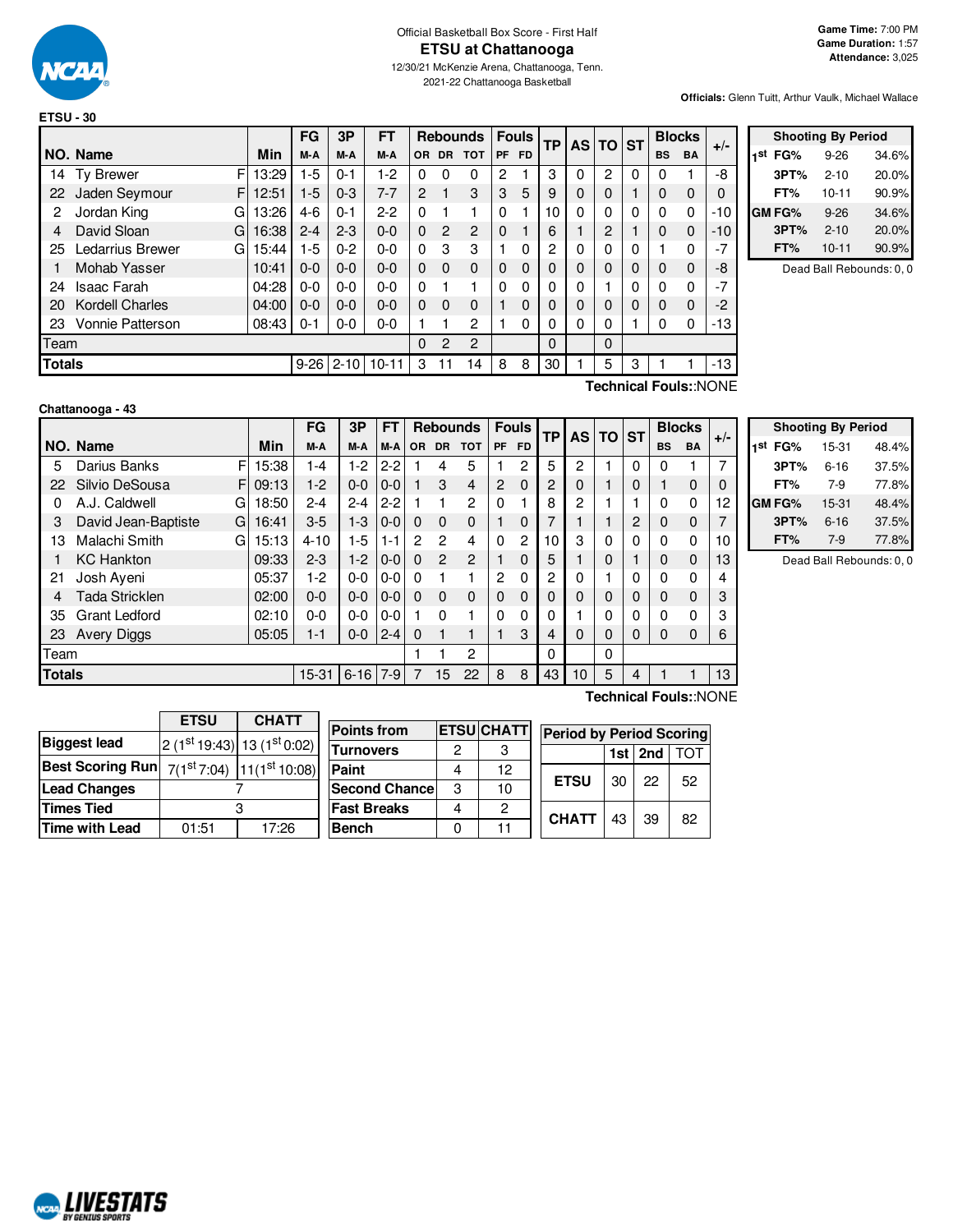

#### **Period 2**

| <b>Quarter Starters:</b> |                                                                   |                   |              |               |                                             |                                                           |
|--------------------------|-------------------------------------------------------------------|-------------------|--------------|---------------|---------------------------------------------|-----------------------------------------------------------|
| <b>CHATT</b>             | 0 Caldwell A                                                      | 3 Jean-Baptiste D |              | 5 Banks D     | 13 Smith M                                  | 22 DeSousa S                                              |
| <b>ETSU</b>              | 2 King J                                                          | 4 Sloan D         |              | 14 Brewer T   | 22 Seymour J                                | 25 Brewer L                                               |
| <b>Game Time</b>         | <b>CHATT</b>                                                      |                   | <b>Score</b> | Diff          |                                             | <b>ETSU</b>                                               |
| 20:00                    | 1 HANKTON K substitution out                                      |                   |              |               |                                             |                                                           |
| 20:00                    | 22 DESOUSA S substitution in                                      |                   |              |               |                                             |                                                           |
| 20:00                    |                                                                   |                   |              |               | 23 PATTERSON V substitution out             |                                                           |
| 20:00                    |                                                                   |                   |              |               | 22 SEYMOUR J substitution in                |                                                           |
| 19:43                    | 5 BANKS D foul drawn (3)                                          |                   |              |               | 22 SEYMOUR J foul offensive (4 - 1)         |                                                           |
| 19:43                    |                                                                   |                   |              |               | 22 SEYMOUR J turnover offensive (1)         |                                                           |
| 19:43                    |                                                                   |                   |              |               | 22 SEYMOUR J substitution out               |                                                           |
| 19:43                    |                                                                   |                   |              |               | 20 CHARLES K substitution in                |                                                           |
| 19:29                    | 22 DESOUSA S 2pt FG from turnover in the paint, layup made<br>(4) |                   | 45-30        | 15            |                                             |                                                           |
| 19:13                    | 13 SMITH M foul drawn (3)                                         |                   |              |               | 2 KING J foul offensive (1 - 2)             |                                                           |
| 19:13                    |                                                                   |                   |              |               | 2 KING J turnover offensive (1)             |                                                           |
| 18:53                    | 13 SMITH M 3pt FG from turnover, jump shot made (13)              |                   | 48-30        | 18            |                                             |                                                           |
| 18:53                    | 5 BANKS D assist (3)                                              |                   |              |               |                                             |                                                           |
| 18:34                    | 5 BANKS D foul personal (2 - 1)                                   |                   |              |               | 14 BREWER T foul drawn (2)                  |                                                           |
| 18:29                    |                                                                   |                   | 48-33        | 15            | 14 BREWER T 3pt FG, jump shot made (6)      |                                                           |
| 18:29                    |                                                                   |                   |              |               | 25 BREWER L assist (1)                      |                                                           |
| 18:09                    | 5 BANKS D 2pt FG in the paint, layup made (7)                     |                   | 50-33        | 17            |                                             |                                                           |
| 18:09                    | 0 CALDWELL A assist (3)                                           |                   |              |               |                                             |                                                           |
| 17:45                    |                                                                   |                   |              |               |                                             | 14 BREWER T 2pt FG outside the paint, jump shot missed    |
| 17:40                    |                                                                   |                   |              |               | 14 BREWER T offensive rebound (1)           |                                                           |
| 17:28                    |                                                                   |                   | 50-36        | 14            |                                             | 14 BREWER T 3pt FG second chance, jump shot made (9)      |
| 17:10                    | 5 BANKS D 2pt FG in the paint, layup missed                       |                   |              |               |                                             |                                                           |
| 17:07                    | 22 DESOUSA S offensive rebound (5)                                |                   |              |               |                                             |                                                           |
| 17:06                    | 22 DESOUSA S 2pt FG second chance in the paint, layup made<br>(6) |                   | 52-36        | 16            |                                             |                                                           |
| 16:49                    |                                                                   |                   |              |               |                                             | 14 BREWER T 2pt FG outside the paint, jump shot missed    |
| 16:45                    | 22 DESOUSA S defensive rebound (6)                                |                   |              |               |                                             |                                                           |
| 16:38                    | 3 JEAN-BAPTISTE D 2pt FG in the paint, layup made (9)             |                   | 54-36        | 18            |                                             |                                                           |
| 16:12                    | 5 BANKS D steal (1)                                               |                   |              |               | 14 BREWER T turnover bad pass (3)           |                                                           |
| 16:02                    | 3 JEAN-BAPTISTE D 3pt FG from turnover, jump shot missed          |                   |              |               |                                             |                                                           |
| 15:58                    |                                                                   |                   |              |               | 4 SLOAN D defensive rebound (3)             |                                                           |
| 15:52                    |                                                                   |                   |              |               | 2 KING J 2pt FG in the paint, layup blocked |                                                           |
| 15:52                    | 0 CALDWELL A block (1)                                            |                   |              |               |                                             |                                                           |
| 15:40                    |                                                                   |                   |              |               | 14 BREWER T offensive rebound (2)           |                                                           |
| 15:38                    |                                                                   |                   | 54-38        | 16            | (11)                                        | 14 BREWER T 2pt FG second chance in the paint, layup made |
| 15:33                    | 13 SMITH M 2pt FG in the paint, layup missed                      |                   |              |               |                                             |                                                           |
| 15:31                    | 22 DESOUSA S offensive rebound (7)                                |                   |              |               |                                             |                                                           |
| 15:31                    | 22 DESOUSA S 2pt FG second chance in the paint, layup<br>missed   |                   |              |               |                                             |                                                           |
| 15:31                    | offensive rebound (26)                                            |                   |              |               |                                             |                                                           |
| 15:31                    |                                                                   |                   |              | Timeout media |                                             |                                                           |
| 15:31                    | 22 DESOUSA S substitution out                                     |                   |              |               |                                             |                                                           |

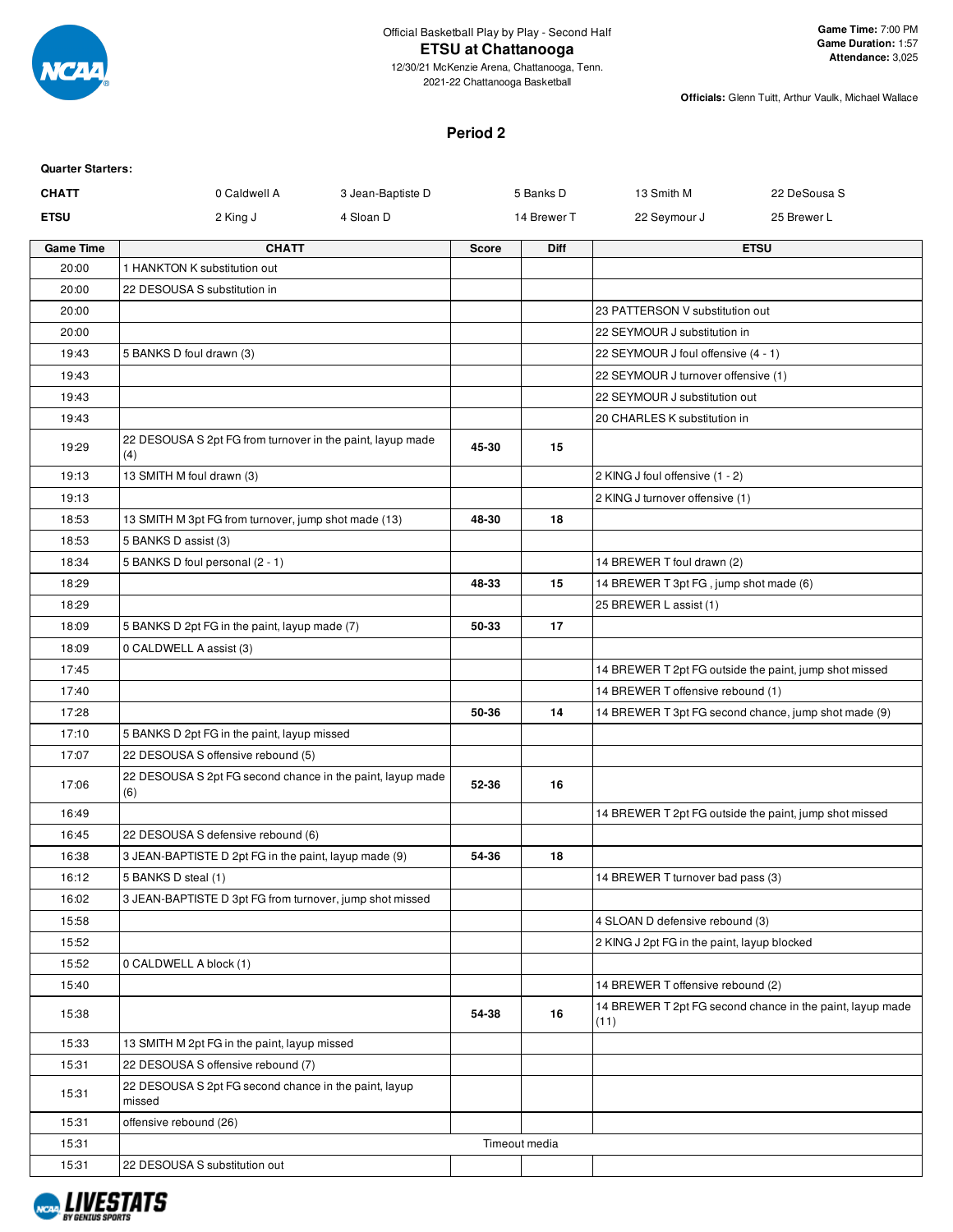

| <b>Game Time</b> | <b>CHATT</b>                                                                     | <b>Score</b> | <b>Diff</b>   | <b>ETSU</b>                                            |
|------------------|----------------------------------------------------------------------------------|--------------|---------------|--------------------------------------------------------|
| 15:31            | 21 AYENI J substitution in                                                       |              |               |                                                        |
| 15:31            |                                                                                  |              |               | 20 CHARLES K substitution out                          |
| 15:31            |                                                                                  |              |               | 23 PATTERSON V substitution in                         |
| 15:22            | 21 AYENI J 2pt FG second chance outside the paint, jump shot<br>missed           |              |               |                                                        |
| 15:17            | 21 AYENI J offensive rebound (2)                                                 |              |               |                                                        |
| 15:15            | 5 BANKS D 3pt FG second chance, jump shot missed                                 |              |               |                                                        |
| 15:10            |                                                                                  |              |               | 23 PATTERSON V defensive rebound (3)                   |
| 14:59            | 3 JEAN-BAPTISTE D foul personal (2 - 2)                                          |              |               | 25 BREWER L foul drawn (1)                             |
| 14:59            | 3 JEAN-BAPTISTE D substitution out                                               |              |               |                                                        |
| 14:59            | 1 HANKTON K substitution in                                                      |              |               |                                                        |
| 14:54            |                                                                                  | 54-41        | 13            | 14 BREWER T 3pt FG, jump shot made (14)                |
| 14:54            |                                                                                  |              |               | 2 KING J assist (1)                                    |
| 14:23            | 13 SMITH M 3pt FG, jump shot missed                                              |              |               |                                                        |
| 14:18            | 0 CALDWELL A offensive rebound (3)                                               |              |               |                                                        |
| 14:12            | 13 SMITH M foul offensive (1 - 3)                                                |              |               | 23 PATTERSON V foul drawn (1)                          |
| 14:12            | 13 SMITH M turnover offensive (1)                                                |              |               |                                                        |
| 14:01            |                                                                                  |              |               | 25 BREWER L 3pt FG from turnover, jump shot missed     |
| 13:58            | 5 BANKS D defensive rebound (6)                                                  |              |               |                                                        |
| 13:47            | 21 AYENI J 2pt FG in the paint, layup made (4)                                   | 56-41        | 15            |                                                        |
| 13:46            | 21 AYENI J foul drawn (1)                                                        |              |               | 25 BREWER L foul shooting (2 - 3)                      |
| 13:46            | 21 AYENI J free throw 1 - 1 made (5)                                             | 57-41        | 16            |                                                        |
| 13:21            |                                                                                  | 57-43        | 14            | 23 PATTERSON V 2pt FG in the paint, jump shot made (2) |
| 13:19            | 21 AYENI J foul shooting (3 - 4)                                                 |              |               | 23 PATTERSON V foul drawn (2)                          |
| 13:19            | 21 AYENI J substitution out                                                      |              |               |                                                        |
| 13:19            | 22 DESOUSA S substitution in                                                     |              |               |                                                        |
| 13:19            |                                                                                  |              |               | 4 SLOAN D substitution out                             |
| 13:19            |                                                                                  |              |               | 1 YASSER M substitution in                             |
| 13:19            | 5 BANKS D substitution out                                                       |              |               |                                                        |
| 13:19            | 3 JEAN-BAPTISTE D substitution in                                                |              |               |                                                        |
| 13:19            |                                                                                  |              |               | 23 PATTERSON V free throw 1 - 1 missed                 |
| 13:19            | 1 HANKTON K defensive rebound (3)                                                |              |               |                                                        |
| 12:59            | 0 CALDWELL A 3pt FG, jump shot made (11)                                         | 60-43        | 17            |                                                        |
| 12:59            | 13 SMITH M assist (4)                                                            |              |               |                                                        |
| 12:37            |                                                                                  |              |               | 14 BREWER T 3pt FG, jump shot missed                   |
| 12:33            | 22 DESOUSA S defensive rebound (8)                                               |              |               |                                                        |
| 12:33            | 22 DESOUSA S foul drawn (1)                                                      |              |               | 23 PATTERSON V foul personal (2 - 4)                   |
| 12:04            | 3 JEAN-BAPTISTE D 3pt FG, jump shot missed                                       |              |               |                                                        |
| 11:59            | 22 DESOUSA S offensive rebound (9)                                               |              |               |                                                        |
| 11:59            | 22 DESOUSA S 2pt FG second chance in the paint, layup made<br>(8)                | 62-43        | 19            |                                                        |
| 11:43            | 1 HANKTON K steal (2)                                                            |              |               | 1 YASSER M turnover bad pass (1)                       |
| 11:37            | 13 SMITH M 3pt FG from turnover, jump shot missed                                |              |               |                                                        |
| 11:25            | 22 DESOUSA S offensive rebound (10)                                              |              |               |                                                        |
| 11:30            | 22 DESOUSA S 2pt FG from turnover second chance in the<br>paint, layup made (10) | 64-43        | 21            |                                                        |
| 11:24            | 22 DESOUSA S foul drawn (2)                                                      |              |               | 14 BREWER T foul shooting (3 - 5)                      |
| 11:24            |                                                                                  |              | Timeout media |                                                        |
| 11:24            | 13 SMITH M substitution out                                                      |              |               |                                                        |
| 11:24            | 4 STRICKLEN T substitution in                                                    |              |               |                                                        |
|                  |                                                                                  |              |               |                                                        |

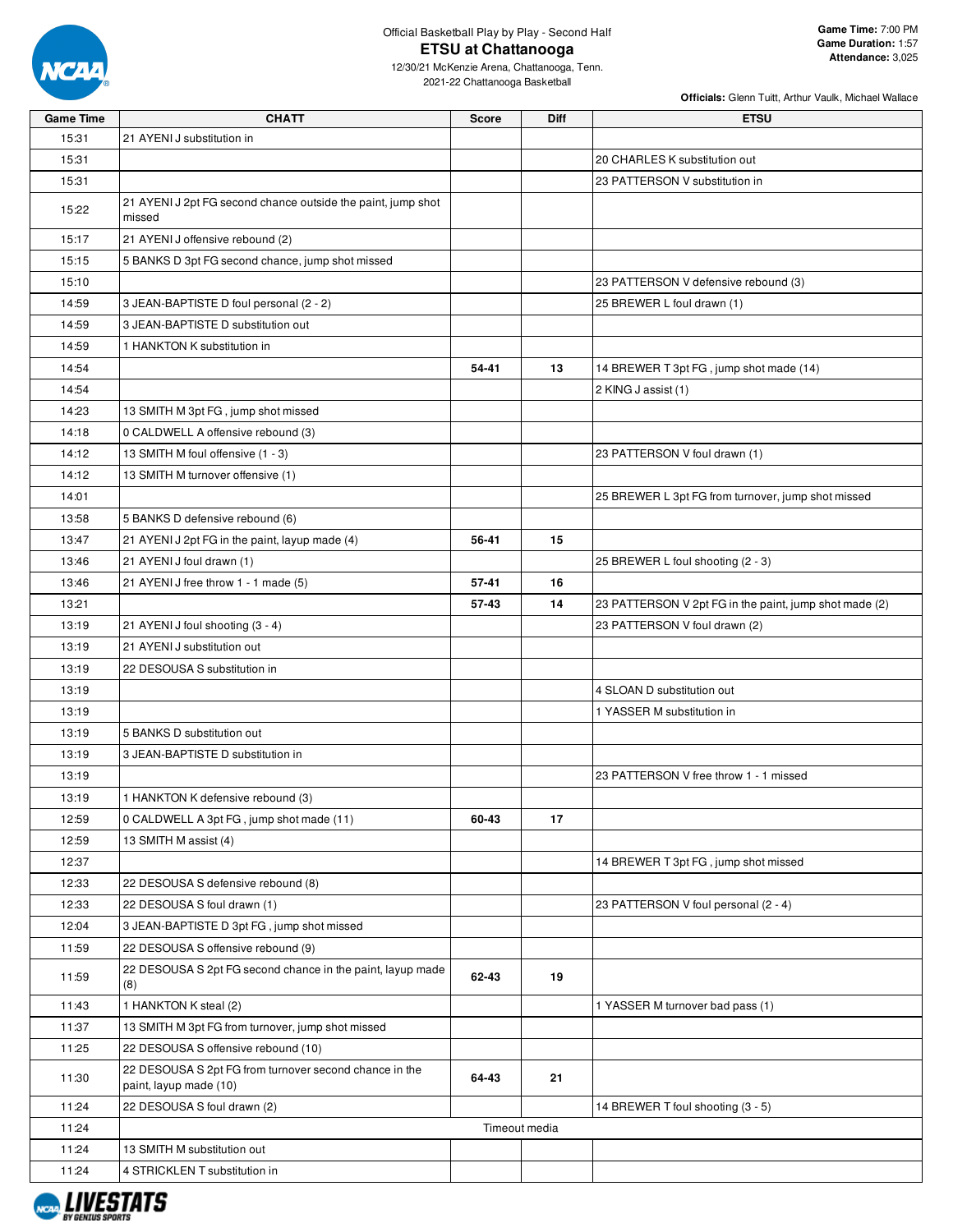

| <b>Game Time</b> | <b>CHATT</b>                                                       | <b>Score</b> | Diff | <b>ETSU</b>                                                        |
|------------------|--------------------------------------------------------------------|--------------|------|--------------------------------------------------------------------|
| 11:24            |                                                                    |              |      | 25 BREWER L substitution out                                       |
| 11:24            |                                                                    |              |      | 22 SEYMOUR J substitution in                                       |
| 11:24            | 22 DESOUSA S free throw 1 - 1 missed                               |              |      |                                                                    |
| 11:24            |                                                                    |              |      | 22 SEYMOUR J defensive rebound (4)                                 |
| 11:06            | 1 HANKTON K foul personal (2 - 5)                                  |              |      | 14 BREWER T foul drawn (3)                                         |
| 11:02            |                                                                    |              |      | 1 YASSER M 2pt FG outside the paint, jump shot missed              |
| 10:59            | 22 DESOUSA S defensive rebound (11)                                |              |      |                                                                    |
| 10:30            | 22 DESOUSA S 2pt FG outside the paint, jump shot missed            |              |      |                                                                    |
| 10:28            |                                                                    |              |      | 23 PATTERSON V defensive rebound (4)                               |
| 10:14            |                                                                    |              |      | 14 BREWER T 2pt FG in the paint, jump shot missed                  |
| 10:11            | 1 HANKTON K defensive rebound (4)                                  |              |      |                                                                    |
| 09:56            | 22 DESOUSA S foul offensive (3 - 6)                                |              |      | 2 KING J foul drawn (2)                                            |
| 09:56            | 22 DESOUSA S turnover offensive (2)                                |              |      |                                                                    |
| 09:56            | 0 CALDWELL A substitution out                                      |              |      |                                                                    |
| 09:56            | 1 HANKTON K substitution out                                       |              |      |                                                                    |
| 09:56            | 5 BANKS D substitution in                                          |              |      |                                                                    |
| 09:56            | 13 SMITH M substitution in                                         |              |      |                                                                    |
| 09:56            |                                                                    |              |      | 1 YASSER M substitution out                                        |
| 09:56            |                                                                    |              |      | 23 PATTERSON V substitution out                                    |
| 09:56            |                                                                    |              |      | 4 SLOAN D substitution in                                          |
| 09:56            |                                                                    |              |      | 25 BREWER L substitution in                                        |
|                  |                                                                    |              |      |                                                                    |
| 09:41            |                                                                    | 64-45        | 19   | 22 SEYMOUR J 2pt FG from turnover in the paint, layup made<br>(11) |
| 09:19            | 22 DESOUSA S foul drawn (3)                                        |              |      | 25 BREWER L foul personal (3 - 6)                                  |
| 09:11            | 13 SMITH M 2pt FG outside the paint, jump shot made (15)           | 66-45        | 21   |                                                                    |
| 08:46            |                                                                    |              |      | 14 BREWER T 2pt FG outside the paint, jump shot blocked            |
| 08:46            | 22 DESOUSA S block (2)                                             |              |      |                                                                    |
| 08:38            | 3 JEAN-BAPTISTE D defensive rebound (1)                            |              |      |                                                                    |
| 08:30            | 22 DESOUSA S foul drawn (4)                                        |              |      | 25 BREWER L foul shooting (4 - 7)                                  |
| 08:30            | 22 DESOUSA S free throw 1 - 2 made (11)                            | 67-45        | 22   |                                                                    |
| 08:30            | 3 JEAN-BAPTISTE D substitution out                                 |              |      |                                                                    |
| 08:30            | 35 LEDFORD G substitution in                                       |              |      |                                                                    |
| 08:30            |                                                                    |              |      | 22 SEYMOUR J substitution out                                      |
| 08:30            |                                                                    |              |      | 25 BREWER L substitution out                                       |
| 08:30            |                                                                    |              |      | 20 CHARLES K substitution in                                       |
| 08:30            |                                                                    |              |      | 23 PATTERSON V substitution in                                     |
| 08:29            | 22 DESOUSA S free throw 2 - 2 missed                               |              |      |                                                                    |
| 08:28            |                                                                    |              |      | 20 CHARLES K defensive rebound (1)                                 |
| 08:14            |                                                                    | 67-47        | 20   | 23 PATTERSON V 2pt FG in the paint, layup made (4)                 |
| 08:14            |                                                                    |              |      | 4 SLOAN D assist (2)                                               |
| 07:39            | 13 SMITH M 2pt FG outside the paint, jump shot missed              |              |      |                                                                    |
| 07:34            | 4 STRICKLEN T offensive rebound (1)                                |              |      |                                                                    |
| 07:23            | 35 LEDFORD G 3pt FG second chance, jump shot missed                |              |      |                                                                    |
| 07:20            | 22 DESOUSA S offensive rebound (12)                                |              |      |                                                                    |
| 07:18            | 22 DESOUSA S 2pt FG second chance in the paint, layup made<br>(13) | 69-47        | 22   |                                                                    |
| 06:51            |                                                                    |              |      | 14 BREWER T 3pt FG, jump shot missed                               |
| 06:46            | 22 DESOUSA S defensive rebound (13)                                |              |      |                                                                    |
| 06:24            | 35 LEDFORD G 3pt FG, jump shot made (3)                            | 72-47        | 25   |                                                                    |
| 06:24            | 5 BANKS D assist (4)                                               |              |      |                                                                    |
|                  |                                                                    |              |      |                                                                    |

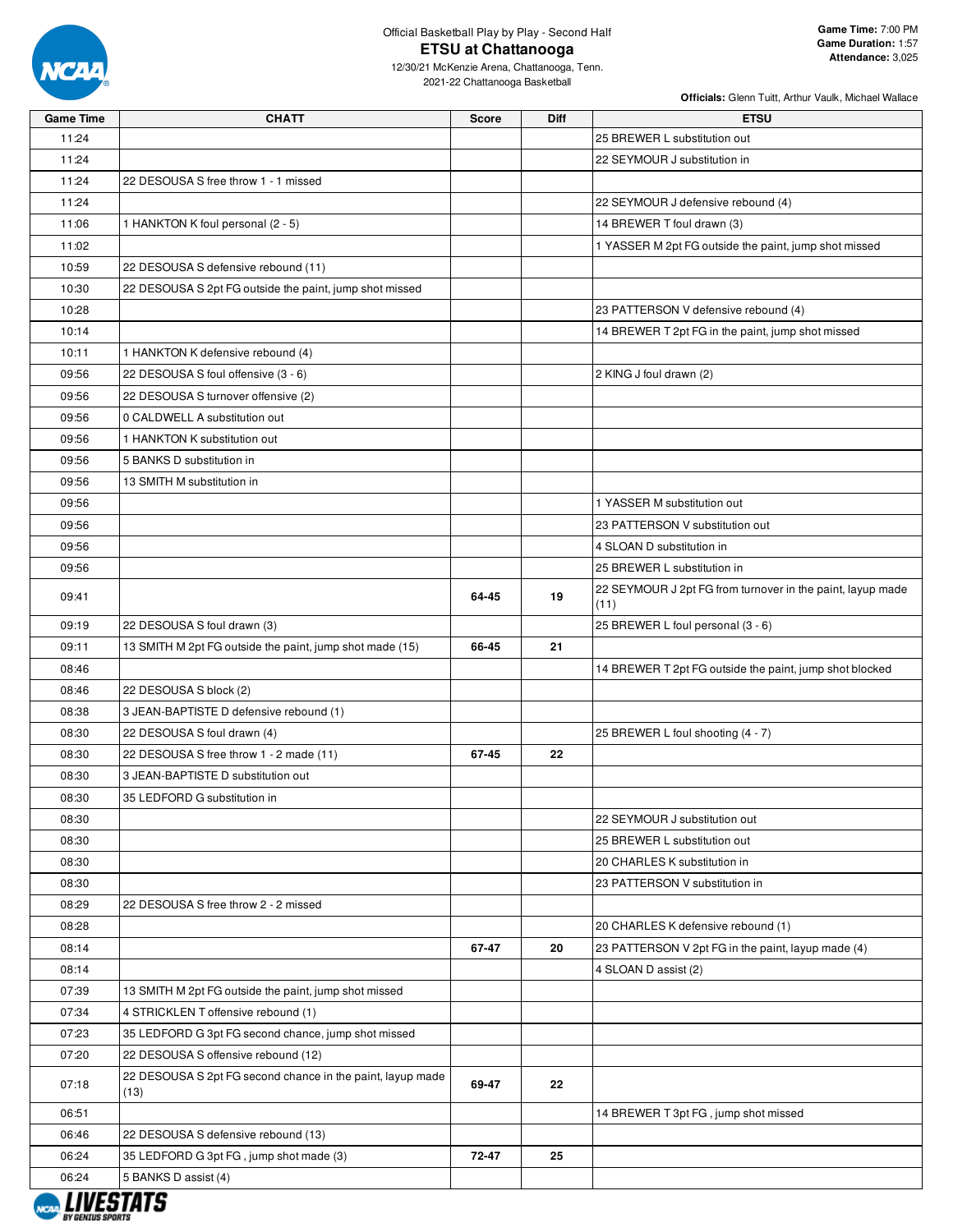

Official Basketball Play by Play - Second Half **ETSU at Chattanooga**

12/30/21 McKenzie Arena, Chattanooga, Tenn. 2021-22 Chattanooga Basketball

| <b>Game Time</b> | <b>CHATT</b>                                                                       | Score | Diff          | <b>ETSU</b>                                             |
|------------------|------------------------------------------------------------------------------------|-------|---------------|---------------------------------------------------------|
| 05:56            |                                                                                    |       |               | 20 CHARLES K 3pt FG, jump shot missed                   |
| 05:53            | 5 BANKS D defensive rebound (7)                                                    |       |               |                                                         |
| 05:44            | Timeout 30 Sec                                                                     |       |               |                                                         |
| 05:44            |                                                                                    |       | Timeout media |                                                         |
| 05:44            | 22 DESOUSA S substitution out                                                      |       |               |                                                         |
| 05:44            | 23 DIGGS A substitution in                                                         |       |               |                                                         |
| 05:44            |                                                                                    |       |               | 14 BREWER T substitution out                            |
| 05:44            |                                                                                    |       |               | 20 CHARLES K substitution out                           |
| 05:44            |                                                                                    |       |               | 22 SEYMOUR J substitution in                            |
| 05:44            |                                                                                    |       |               | 25 BREWER L substitution in                             |
| 05:34            | 5 BANKS D 2pt FG in the paint, layup blocked                                       |       |               |                                                         |
| 05:34            |                                                                                    |       |               | 22 SEYMOUR J block (1)                                  |
| 05:30            |                                                                                    |       |               | 2 KING J defensive rebound (2)                          |
| 05:26            |                                                                                    |       |               | 25 BREWER L 2pt FG outside the paint, jump shot missed  |
| 05:23            | 23 DIGGS A defensive rebound (2)                                                   |       |               |                                                         |
| 04:57            | 35 LEDFORD G 2pt FG in the paint, layup made (5)                                   | 74-47 | 27            |                                                         |
| 04:39            |                                                                                    |       |               | 22 SEYMOUR J 2pt FG in the paint, dunk, missed          |
| 04:35            | 5 BANKS D defensive rebound (8)                                                    |       |               |                                                         |
| 04:20            | 13 SMITH M 2pt FG in the paint, jump shot made (17)                                | 76-47 | 29            |                                                         |
| 04:07            |                                                                                    | 76-49 | 27            | 4 SLOAN D 2pt FG outside the paint, jump shot made (8)  |
| 03:36            | 23 DIGGS A 2pt FG in the paint, layup made (6)                                     | 78-49 | 29            |                                                         |
|                  | 5 BANKS D assist (5)                                                               |       |               |                                                         |
| 03:36            |                                                                                    |       |               |                                                         |
| 03:35            |                                                                                    |       |               | Timeout 30 Sec                                          |
| 03:35            |                                                                                    |       | Timeout media |                                                         |
| 03:34            | 4 STRICKLEN T substitution out                                                     |       |               |                                                         |
| 03:34            | 13 SMITH M substitution out                                                        |       |               |                                                         |
| 03:34            | 3 JEAN-BAPTISTE D substitution in                                                  |       |               |                                                         |
| 03:34            | 21 AYENI J substitution in                                                         |       |               |                                                         |
| 03:34            |                                                                                    |       |               | 4 SLOAN D substitution out                              |
| 03:34            |                                                                                    |       |               | 25 BREWER L substitution out                            |
| 03:34            |                                                                                    |       |               | 1 YASSER M substitution in                              |
| 03:34            |                                                                                    |       |               | 14 BREWER T substitution in                             |
| 03:23            |                                                                                    | 78-51 | 27            | 1 YASSER M 2pt FG outside the paint, jump shot made (2) |
| 02:59            | 23 DIGGS A 2pt FG in the paint, layup made (8)                                     | 80-51 | 29            |                                                         |
| 02:59            | 5 BANKS D assist (6)                                                               |       |               |                                                         |
| 02:44            |                                                                                    |       |               | 1 YASSER M 2pt FG in the paint, jump shot missed        |
| 02:40            | 21 AYENI J defensive rebound (3)                                                   |       |               |                                                         |
| 02:22            | 5 BANKS D turnover bad pass (2)                                                    |       |               | 23 PATTERSON V steal (2)                                |
| 02:12            | 3 JEAN-BAPTISTE D steal (3)                                                        |       |               | 22 SEYMOUR J turnover lost ball (2)                     |
| 02:07            | 3 JEAN-BAPTISTE D 2pt FG fast break from turnover in the<br>paint, dunk, made (11) | 82-51 | 31            |                                                         |
| 02:05            | Timeout 30 Sec                                                                     |       |               |                                                         |
| 02:05            |                                                                                    |       | Timeout media |                                                         |
| 02:05            | 3 JEAN-BAPTISTE D substitution out                                                 |       |               |                                                         |
| 02:05            | 5 BANKS D substitution out                                                         |       |               |                                                         |
| 02:05            | 21 AYENI J substitution out                                                        |       |               |                                                         |
| 02:05            | 4 STRICKLEN T substitution in                                                      |       |               |                                                         |
| 02:05            | 11 SMITH A substitution in                                                         |       |               |                                                         |
| 02:05            | 25 FRAZIER J substitution in                                                       |       |               |                                                         |

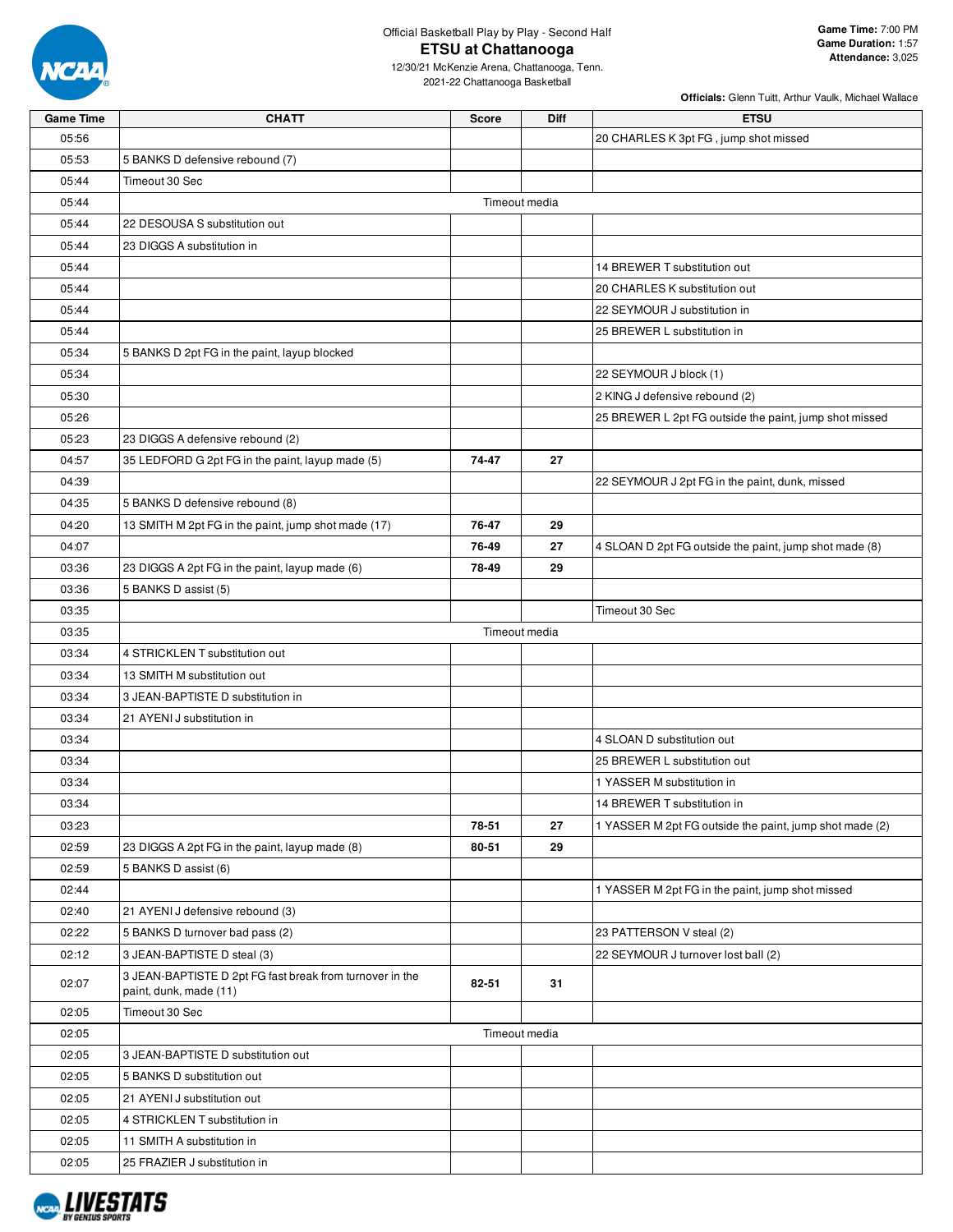

| <b>Game Time</b> | <b>CHATT</b>                                                              | <b>Score</b>       | <b>Diff</b> | <b>ETSU</b>                                 |
|------------------|---------------------------------------------------------------------------|--------------------|-------------|---------------------------------------------|
| 02:05            |                                                                           |                    |             | 22 SEYMOUR J substitution out               |
| 02:05            |                                                                           |                    |             | 20 CHARLES K substitution in                |
| 01:47            |                                                                           |                    |             | 2 KING J 3pt FG, jump shot missed           |
| 01:45            | 4 STRICKLEN T defensive rebound (2)                                       |                    |             |                                             |
| 01:35            | 35 LEDFORD G 3pt FG, jump shot missed                                     |                    |             |                                             |
| 01:31            | 25 FRAZIER J offensive rebound (1)                                        |                    |             |                                             |
| 01:24            | 4 STRICKLEN T 2pt FG second chance outside the paint, jump<br>shot missed |                    |             |                                             |
| 01:20            |                                                                           |                    |             | 14 BREWER T defensive rebound (3)           |
| 01:16            |                                                                           |                    |             | 2 KING J 2pt FG in the paint, layup blocked |
| 01:16            | 25 FRAZIER J block (1)                                                    |                    |             |                                             |
| 01:16            |                                                                           |                    |             | offensive rebound (24)                      |
| 01:13            |                                                                           |                    |             | 20 CHARLES K turnover bad pass (1)          |
| 00:59            | 4 STRICKLEN T 2pt FG from turnover outside the paint, jump<br>shot missed |                    |             |                                             |
| 00:54            | 4 STRICKLEN T offensive rebound (3)                                       |                    |             |                                             |
| 00:37            | 4 STRICKLEN T 3pt FG from turnover second chance, jump shot<br>missed     |                    |             |                                             |
| 00:33            |                                                                           |                    |             | 14 BREWER T defensive rebound (4)           |
| 00:33            | 35 LEDFORD G foul personal (1 - 7)                                        |                    |             | 14 BREWER T foul drawn (4)                  |
| 00:33            |                                                                           | 82-52              | 30          | 14 BREWER T 1&1 free throw 1 made (15)      |
| 00:33            |                                                                           |                    |             | 14 BREWER T 1&1 free throw 2 missed         |
| 00:32            | 23 DIGGS A defensive rebound (3)                                          |                    |             |                                             |
| 00:03            | 11 SMITH A 2pt FG in the paint, layup blocked                             |                    |             |                                             |
| 00:03            |                                                                           |                    |             | 1 YASSER M block (1)                        |
| 00:03            |                                                                           |                    |             | 14 BREWER T defensive rebound (5)           |
|                  |                                                                           | <b>END OF GAME</b> |             |                                             |
|                  |                                                                           | CHATT 82-52 ETSU   |             |                                             |
|                  |                                                                           |                    |             |                                             |

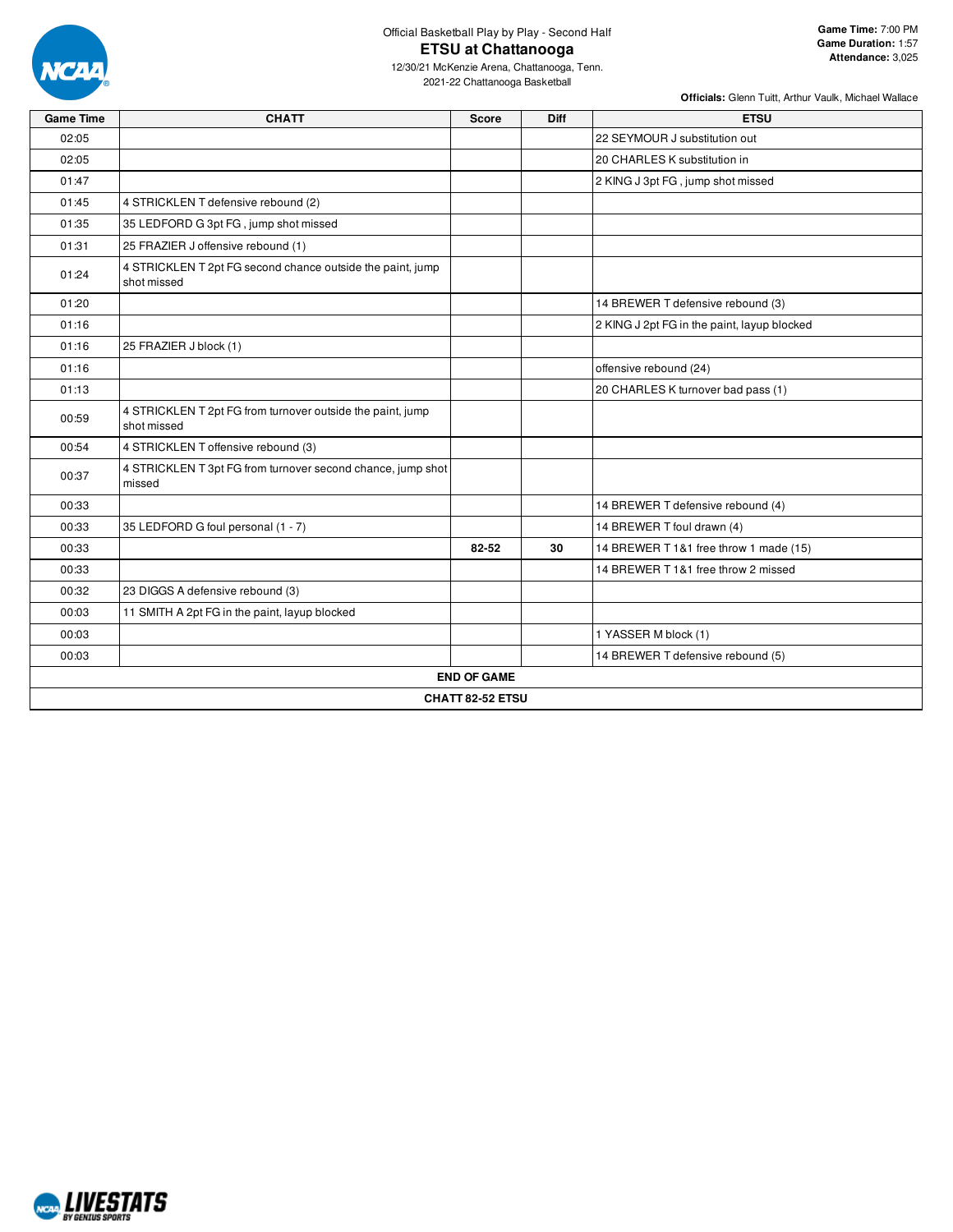

2021-22 Chattanooga Basketball

**Officials:** Glenn Tuitt, Arthur Vaulk, Michael Wallace

|               |                         |       | <b>FG</b> | 3P      | FТ      |           | <b>Rebounds</b> |            |           | <b>Fouls</b> | <b>TP</b>      | <b>AS</b>    | <b>TO</b> | <b>ST</b> |                | <b>Blocks</b>  | $+/-$ |
|---------------|-------------------------|-------|-----------|---------|---------|-----------|-----------------|------------|-----------|--------------|----------------|--------------|-----------|-----------|----------------|----------------|-------|
|               | NO. Name                | Min   | M-A       | M-A     | M-A     | <b>OR</b> | <b>DR</b>       | <b>TOT</b> | <b>PF</b> | <b>FD</b>    |                |              |           |           | <b>BS</b>      | <b>BA</b>      |       |
| 14            | F<br><b>Ty Brewer</b>   | 17:50 | $4 - 10$  | $3-5$   | 1-2     | 2         | 3               | 5          |           | 3            | 12             | 0            |           | 0         | 0              |                | $-13$ |
| 22            | Jaden Seymour<br>F      | 06:50 | $1-2$     | $0 - 0$ | $0-0$   | 0         |                 |            |           | $\mathbf{0}$ | $\mathcal{P}$  | $\Omega$     | 2         | $\Omega$  |                | $\Omega$       | $-7$  |
| 2             | Jordan King<br>G        | 20:00 | $0 - 3$   | $0 - 1$ | $0-0$   | 0         |                 |            |           |              | 0              |              |           | 0         | 0              | $\overline{2}$ | $-17$ |
| 4             | David Sloan<br>G        | 13:03 | $1 - 1$   | $0 - 0$ | $0-0$   | 0         |                 |            | $\Omega$  | $\Omega$     | $\overline{c}$ |              | 0         | $\Omega$  | $\Omega$       | $\Omega$       | -9    |
| 25            | Ledarrius Brewer<br>G   | 12:12 | $0 - 2$   | $0 - 1$ | $0-0$   | 0         | 0               | $\Omega$   | 3         |              | 0              |              | 0         | 0         | 0              | 0              | -13   |
| 20            | <b>Kordell Charles</b>  | 09:03 | $0 - 1$   | $0 - 1$ | $0 - 0$ | $\Omega$  |                 | 1          | $\Omega$  | $\Omega$     | $\Omega$       | $\Omega$     | ٠         | 0         | $\Omega$       | 0              | -5    |
| 23            | <b>Vonnie Patterson</b> | 14:05 | $2 - 2$   | $0 - 0$ | $0 - 1$ | 0         | 2               | 2          |           | 2            | 4              | $\mathbf{0}$ | 0         |           | $\Omega$       | 0              | -13   |
|               | Mohab Yasser            | 06:57 | 1-3       | $0-0$   | $0 - 0$ | 0         | 0               | $\Omega$   | $\Omega$  | $\Omega$     | $\overline{c}$ | $\mathbf 0$  |           | 0         |                | 0              | -8    |
| Team          |                         |       |           |         |         |           | 0               |            |           |              | 0              |              | 0         |           |                |                |       |
| <b>Totals</b> |                         |       | $9 - 24$  | $3 - 8$ | $1 - 3$ | 3         | 9               | 12         |           | 7            | 22             | 3            | 6         |           | $\mathfrak{p}$ | 3              | $-17$ |

|               | <b>Shooting By Period</b> |       |
|---------------|---------------------------|-------|
| ond FG%       | $9 - 24$                  | 37.5% |
| 3PT%          | $3-8$                     | 37.5% |
| FT%           | 1-3                       | 33.3% |
| <b>GM FG%</b> | $9 - 24$                  | 37.5% |
| 3PT%          | $3 - 8$                   | 37.5% |
| FT%           | $1 - 3$                   | 33.3% |

Dead Ball Rebounds: 0, 0

# **Chattanooga - 39**

**Technical Fouls:**:NONE

|               |                          |       | FG      | 3Р       | FT      |                |                | <b>Rebounds</b> | <b>Fouls</b> |           | <b>TP</b> | <b>AS</b> | $TO$ ST |   |           | <b>Blocks</b>  | $+/-$ |
|---------------|--------------------------|-------|---------|----------|---------|----------------|----------------|-----------------|--------------|-----------|-----------|-----------|---------|---|-----------|----------------|-------|
|               | NO. Name                 | Min   | M-A     | M-A      | M-A     | <b>OR</b>      | <b>DR</b>      | <b>TOT</b>      | <b>PF</b>    | <b>FD</b> |           |           |         |   | <b>BS</b> | <b>BA</b>      |       |
| 5             | F<br>Darius Banks        | 14:32 | $1 - 4$ | $0 - 1$  | $0-0$   | $\Omega$       | 3              | 3               |              |           | 2         | 4         |         |   | 0         |                | 11    |
| 22            | Silvio DeSousa<br>F      | 12:04 | $5 - 7$ | $0 - 0$  | $1-3$   | 5              | $\overline{4}$ | 9               |              | 4         |           | 0         |         | 0 |           | $\mathbf 0$    | 14    |
| 0             | A.J. Caldwell<br>G       | 10:04 | 1-1     | 1-1      | $0-0$   |                | $\Omega$       |                 | 0            | 0         | 3         |           | 0       | 0 |           | 0              | 8     |
| 3             | David Jean-Baptiste<br>G | 11:19 | $2 - 4$ | $0 - 2$  | $0-0$   | $\Omega$       |                | 1               |              | 0         | 4         | 0         | 0       |   | 0         | $\mathbf 0$    | 13    |
| 13            | Malachi Smith<br>G       | 14:58 | $3 - 7$ | $1-3$    | $0-0$   | $\Omega$       | 0              | $\mathbf 0$     |              |           |           |           |         | 0 | 0         | 0              | 16    |
| 21            | Josh Ayeni               | 03:41 | $1-2$   | $0-0$    | $1 - 1$ |                |                | 2               |              |           | 3         | 0         | 0       | 0 | 0         | 0              | 0     |
|               | <b>KC</b> Hankton        | 05:03 | $0-0$   | $0-0$    | $0-0$   | $\Omega$       | 2              | $\overline{2}$  |              | 0         | 0         | 0         | 0       |   | 0         | 0              | 5     |
| 4             | Tada Stricklen           | 09:55 | $0 - 3$ | $0 - 1$  | $0-0$   | $\overline{2}$ |                | 3               | $\Omega$     | $\Omega$  | 0         | 0         | 0       | 0 | 0         | $\mathbf 0$    |       |
| 35            | <b>Grant Ledford</b>     | 08:30 | $2 - 4$ | $1-3$    | $0-0$   | $\Omega$       | 0              | $\Omega$        |              | 0         | 5         | 0         | 0       | 0 | O         | 0              | 8     |
| 23            | <b>Avery Diggs</b>       | 05:44 | $2-2$   | $0-0$    | $0-0$   | $\Omega$       | $\overline{2}$ | $\overline{2}$  | $\Omega$     | 0         | 4         | 0         | 0       | 0 | 0         | 0              | 5     |
| 11            | <b>Ashton Smith</b>      | 02:05 | 0-1     | $0-0$    | $0-0$   | $\Omega$       | $\mathbf 0$    | $\Omega$        | $\Omega$     | 0         | 0         | $\Omega$  | 0       | 0 | 0         | 1              |       |
| 25            | Jaden Frazier            | 02:05 | $0-0$   | $0-0$    | $0-0$   |                | $\Omega$       | 1               | $\Omega$     | $\Omega$  | 0         | $\Omega$  | 0       | 0 |           | 0              | -1    |
| Team          |                          |       |         |          |         |                | 0              | 1               |              |           | $\Omega$  |           | 0       |   |           |                |       |
| <b>Totals</b> |                          |       | $17-35$ | $3 - 11$ | $2 - 4$ | 11             | 14             | 25              | 7            | 7         | 39        | 6         | 3       | 3 | 3         | $\overline{2}$ | 17    |

|                     | <b>Shooting By Period</b> |       |  |  |  |  |  |  |  |  |  |  |
|---------------------|---------------------------|-------|--|--|--|--|--|--|--|--|--|--|
| 2 <sup>nd</sup> FG% | 17-35                     | 48.6% |  |  |  |  |  |  |  |  |  |  |
| 3PT%                | $3 - 11$                  | 27.3% |  |  |  |  |  |  |  |  |  |  |
| FT%                 | $2 - 4$                   | 50%   |  |  |  |  |  |  |  |  |  |  |
| <b>GMFG%</b>        | 17-35                     | 48.6% |  |  |  |  |  |  |  |  |  |  |
| 3PT%                | $3 - 11$                  | 27.3% |  |  |  |  |  |  |  |  |  |  |
| FT%                 | $2 - 4$                   | 50.0% |  |  |  |  |  |  |  |  |  |  |

Dead Ball Rebounds: 0, 0

|                       | <b>ETSU</b>                                                       | <b>CHATT</b>                    |  |  |  |  |  |
|-----------------------|-------------------------------------------------------------------|---------------------------------|--|--|--|--|--|
| <b>Biggest lead</b>   |                                                                   | 0 $(1st 20:00)$ 31 $(2nd 2:07)$ |  |  |  |  |  |
|                       | <b>Best Scoring Run</b> $5(2^{nd} 14:54)$ 9(2 <sup>nd</sup> 4:20) |                                 |  |  |  |  |  |
| <b>Lead Changes</b>   |                                                                   |                                 |  |  |  |  |  |
| <b>Times Tied</b>     |                                                                   |                                 |  |  |  |  |  |
| <b>Time with Lead</b> | 00:00                                                             | 19:29                           |  |  |  |  |  |

| <b>Points from</b>    |   | <b>ETSUCHATT</b> | <b>Period by Period Scoring</b> |    |             |    |  |  |  |  |  |
|-----------------------|---|------------------|---------------------------------|----|-------------|----|--|--|--|--|--|
| <b>Turnovers</b>      | 2 |                  |                                 |    | $1st$   2nd |    |  |  |  |  |  |
| Paint                 | 8 | 26               |                                 |    |             |    |  |  |  |  |  |
| <b>Second Chancel</b> | 5 | 8                | <b>ETSU</b>                     | 30 | 22          | 52 |  |  |  |  |  |
| <b>Fast Breaks</b>    |   | 2                | <b>CHATT</b>                    |    |             |    |  |  |  |  |  |
| <b>Bench</b>          |   | 12               |                                 | 43 | 39          | 82 |  |  |  |  |  |

#### **Technical Fouls:**:NONE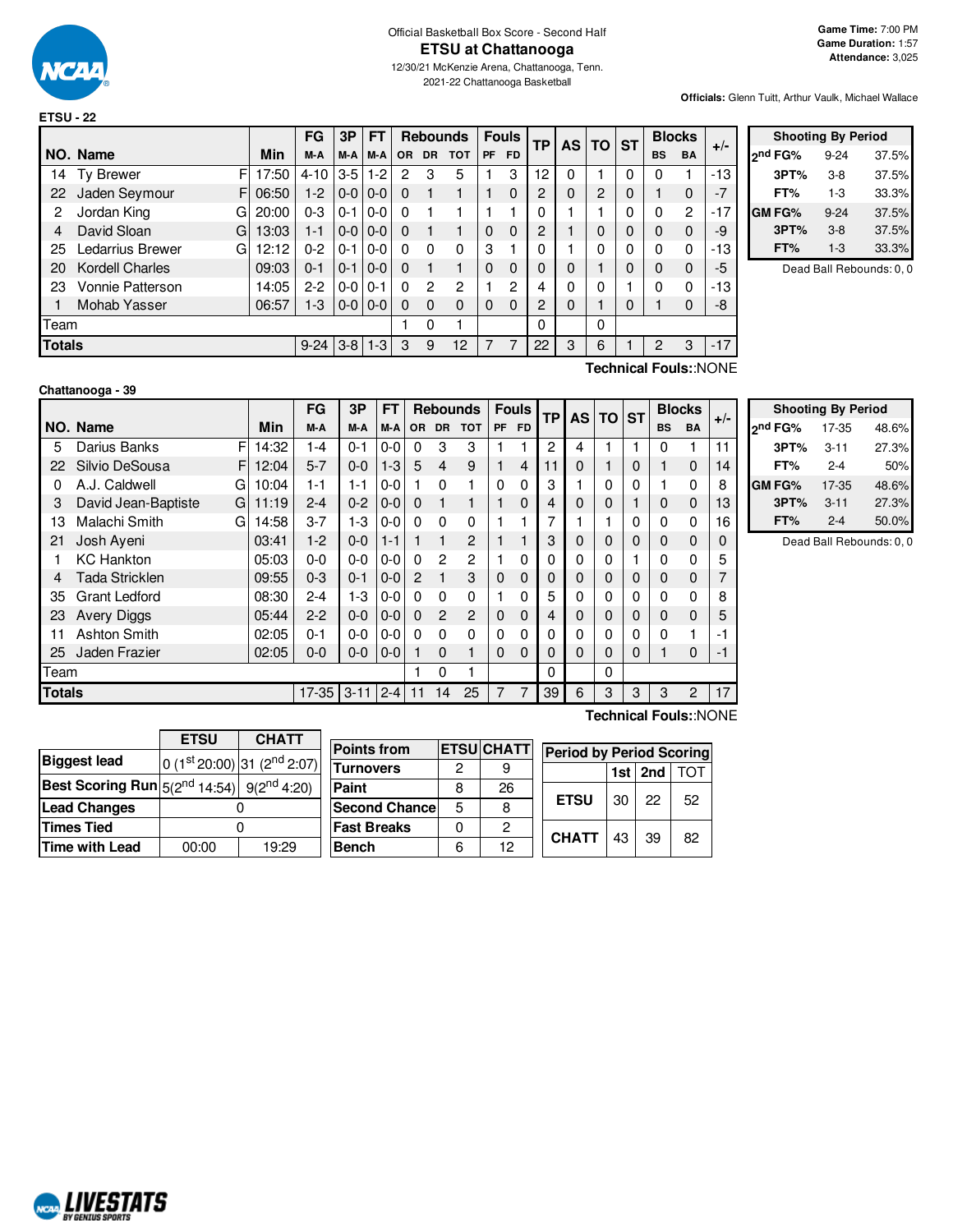

 $0/20%$ 

 $0/9$ 

 $0\%$ 

 $\frac{2/6}{33%}$ 

 $6/9$ 

67%

{ Players => 0, 1, 2, 3, 4, 5, 11, 12, 13, 20, 21, 22, 23, 25, 34, 35; } FG Types => All; Results => All;

{ Players => All; } FG Types => All; Results => All;



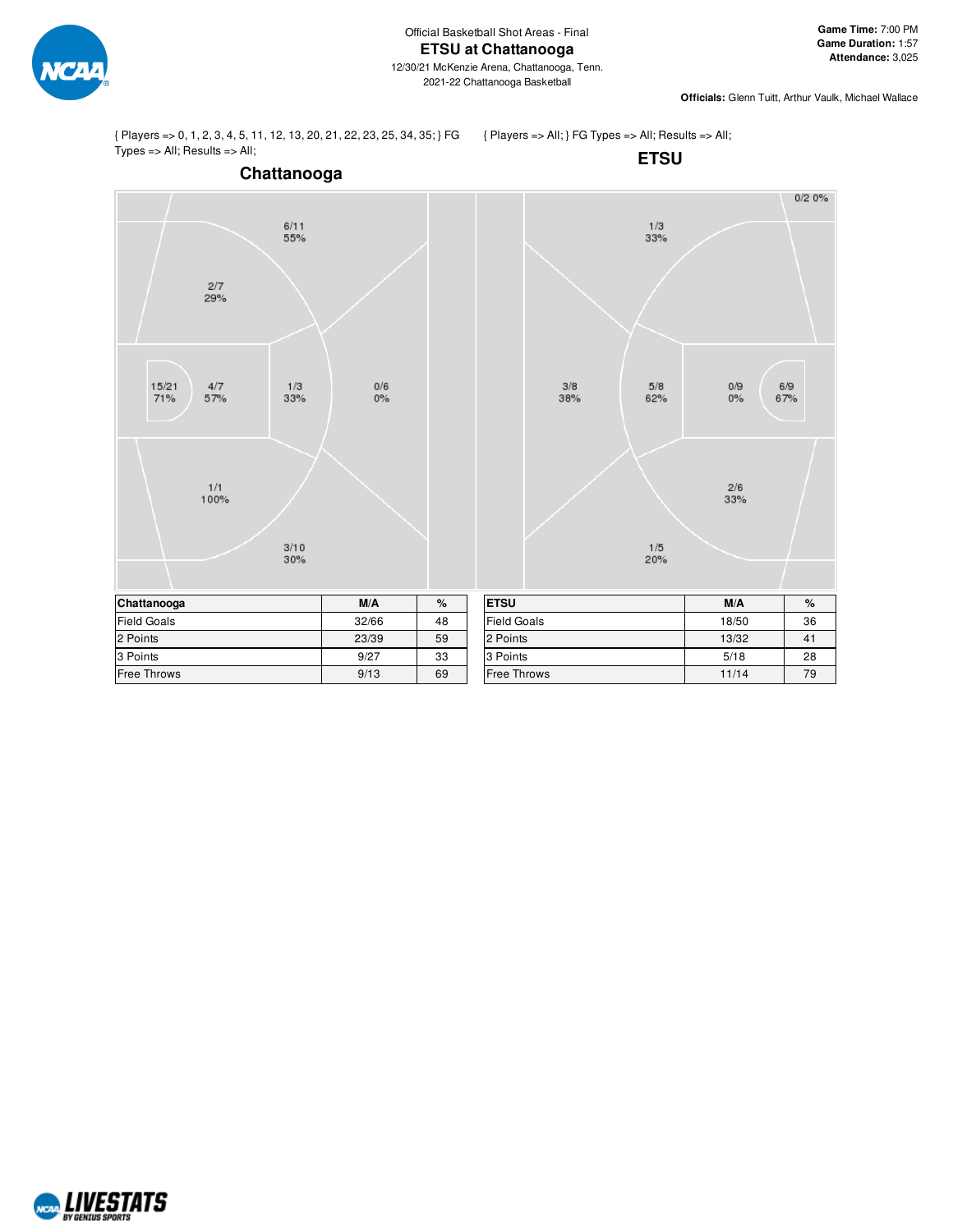

2021-22 Chattanooga Basketball

**Officials:** Glenn Tuitt, Arthur Vaulk, Michael Wallace

#### **ETSU No Name Mins Score Points Diff Points per Min Assists Rebounds Steals Turnovers On Off On Off On Off On Off On Off On Off On Off On Off** 1 | Mohab Yasser | 17:38 | 22:22 | 22 - 38 | 30 - 44 | -16 | -14 | 1.25 | 1.34 | 1 | 3 | 12 | 14 | 4 | 0 | 6 | 5 2 | Jordan King | 33:26 | 06:34 | 39 - 66 | 13 - 16 | -27 | -3 | 1.17 | 1.98 | 3 | 1 | 22 | 4 | 2 | 2 | 9 | 2 4 | David Sloan | 29:41 | 10:19 | 47 - 66 | 5 - 16 | -19 | -11 | 1.58 | 0.48 | 4 | 0 | 18 | 8 | 2 | 2 | 7 | 4 14 | Ty Brewer | 31:19 | 08:41 | 40 - 61 | 12 - 21 | -21 | -9 | 1.28 | 1.38 | 4 | 0 | 21 | 5 | 3 | 1 | 10 | 1 20 | Kordell Charles | 13:03 | 26:57 | 16 - 23 | 36 - 59 | -7 | -23 | 1.23 | 1.34 | 2 | 2 | 9 | 17 | 1 | 3 | 4 | 7 22 | Jaden Seymour | 19:41 | 20:19 | 27 - 34 | 25 - 48 | -7 | -23 | 1.37 | 1.23 | 1 | 3 | 14 | 12 | 4 | 0 | 4 | 7 23 | Vonnie Patterson | 22:48 | 17:12 | 20 - 46 | 32 - 36 | -26 | -4 | 0.88 | 1.86 | 2 | 2 | 14 | 12 | 2 | 2 | 6 | 5 24 | Isaac Farah | 04:28 | 35:32 | 6-13 | 46-69 | -7 | -23 | 1.34 | 1.29 | 0 | 4 | 2 | 24 | 0 | 4 | 1 | 10 25 | Ledarrius Brewer | 27:56 | 12:04 | 43 - 63 | 9 - 19 | -20 | -10 | 1.54 | 0.75 | 3 | 1 | 18 | 8 | 2 | 2 | 8 | 3

#### **Chattanooga**

| <b>No</b> | Name                 |       | <b>Mins</b> |           | <b>Score</b> |    | <b>Points Diff</b> |      | Points per Min | <b>Assists</b> |     | <b>Rebounds</b> |     | <b>Steals</b>  |     |                | <b>Turnovers</b> |
|-----------|----------------------|-------|-------------|-----------|--------------|----|--------------------|------|----------------|----------------|-----|-----------------|-----|----------------|-----|----------------|------------------|
|           |                      | On    | Off         | On        | Off          | On | Off                | On   | Off            | On             | Off | On              | Off | <b>On</b>      | Off | <b>On</b>      | Off              |
| 0         | A.J. Caldwell        | 28:54 | 1:06        | $63 - 43$ | $19 - 9$     | 20 | 10                 | 2.18 | 1.71           | 13             | 3   | 33              | 14  | 6              |     | 6              | 2                |
|           | <b>KC</b> Hankton    | 14:36 | 25:24       | $33 - 15$ | $49 - 37$    | 18 | 12                 | 2.26 | 1.93           | ⇁              | 9   | 21              | 26  | $\overline{2}$ | 5   | 5              | 3                |
| 3         | David Jean-Baptiste  | 28:00 | 2:00        | $60 - 40$ | $22 - 12$    | 20 | 10                 | 2.14 | .83            | 13             | 3   | 30              | 17  | 6              |     | 6              | 2                |
| 4         | Tada Stricklen       | 11:55 | 28:05       | $17 - 7$  | $65 - 45$    | 10 | 20                 | 1.43 | 2.31           | 3              | 13  | 16              | 31  |                | 6   | $\overline{2}$ | 6                |
| 5         | Darius Banks         | 30:10 | 09:50       | $67 - 49$ | $15 - 3$     | 18 | 12                 | 2.22 | .53            | 13             | 3   | 30              | 17  | 4              | 3   |                | 3                |
| 11        | Ashton Smith         | 02:05 | 37:55       | $0 - 1$   | $82 - 51$    | -1 | 31                 | 0.00 | 2.16           | $\Omega$       | 16  | 4               | 43  | $\Omega$       | 7   | 0              | 8                |
| 13        | Malachi Smith        | 30:11 | 09:49       | $66 - 40$ | $16 - 12$    | 26 | 4                  | 2.19 | .63            | 11             | 5   | 36              | 11  | 6              |     | 6              | $\mathcal{P}$    |
| 21        | Josh Ayeni           | 09:18 | 30:42       | $20 - 16$ | $62 - 36$    | 4  | 26                 | 2.15 | 2.02           | 5              |     | 9               | 38  | $\overline{2}$ | 5   | 3              | 5                |
| 22        | Silvio DeSousa       | 21:17 | 18:43       | $42 - 28$ | $40 - 24$    | 14 | 16                 | 1.97 | 2.14           | ⇁              | 9   | 25              | 22  | 4              | 3   | 4              | 4                |
| 23        | <b>Avery Diggs</b>   | 10:49 | 29:11       | $22 - 11$ | $60 - 41$    | 11 | 19                 | 2.03 | 2.06           | 4              | 12  | 13              | 34  | $\overline{2}$ | 5   | 2              | 6                |
| 25        | Jaden Frazier        | 02:05 | 37:55       | $0 - 1$   | $82 - 51$    | -1 | 31                 | 0.00 | 2.16           | 0              | 16  | 4               | 43  | $\Omega$       | ⇁   | 0              | 8                |
| 35        | <b>Grant Ledford</b> | 10:40 | 29:20       | $20 - 9$  | $62 - 43$    |    | 19                 | 1.88 | 2.11           | 4              | 12  | 14              | 33  | 2              | 5   |                |                  |

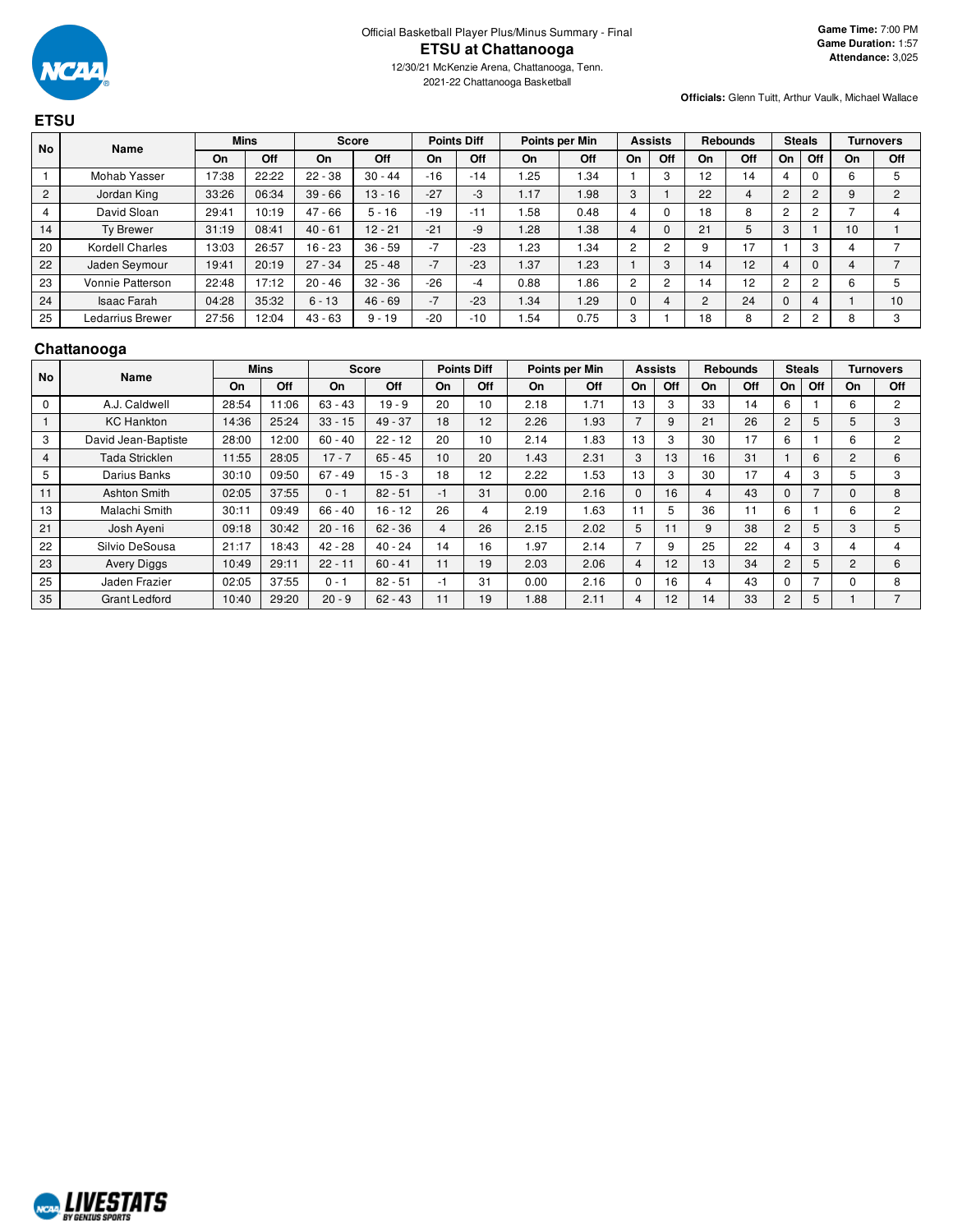

**Officials:** Glenn Tuitt, Arthur Vaulk, Michael Wallace

#### Players => AllFG Types=>AllResults=>All **ETSU**



### **Blow Up Chart**



| <b>ETSU</b>        | M/A   | %  | <b>ETSU</b>                 | M/A      | %   |
|--------------------|-------|----|-----------------------------|----------|-----|
| <b>Field Goals</b> | 18/50 | 36 | Points in the Paint         | 12(6/18) | 33  |
| 2 Points           | 13/32 | 41 | <b>Fast Break Points</b>    | 4(3/3)   | 100 |
| 3 Points           | 5/18  | 28 | <b>Second Chance Points</b> | 8(5/6)   | 83  |
| <b>Free Throws</b> | 11/14 | 79 | Effective FG%               | 41       |     |

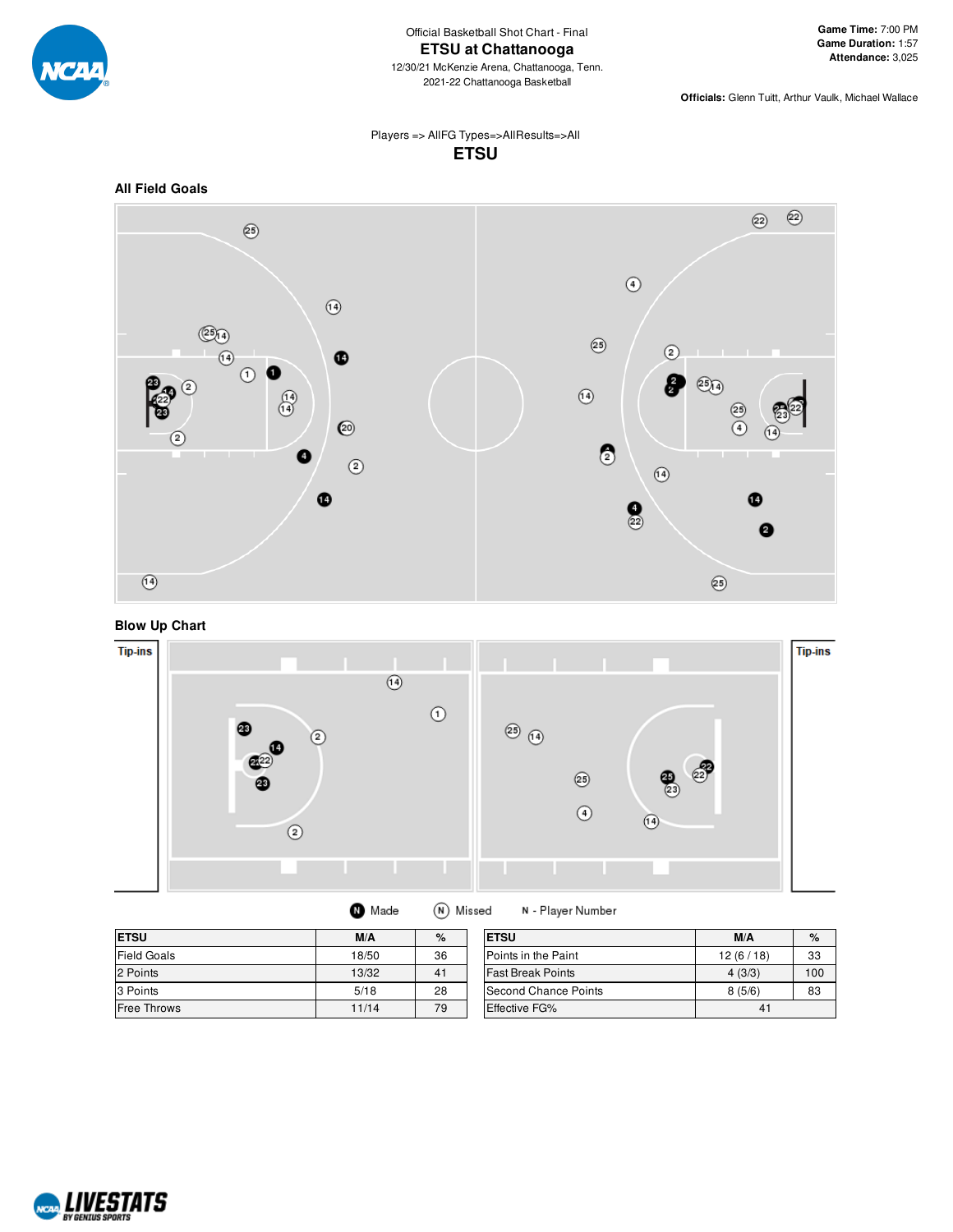

#### Players => 0, 1, 2, 3, 4, 5, 11, 12, 13, 20, 21, 22, 23, 25, 34, 35FG Types=>AllResults=>All

### **Chattanooga**









|  | Made | (N) Missed | N - Play |
|--|------|------------|----------|
|--|------|------------|----------|

| Chattanooga        | M/A   | %  | Chattanooga                 | M/A        | $\%$ |
|--------------------|-------|----|-----------------------------|------------|------|
| <b>Field Goals</b> | 32/66 | 48 | <b>IPoints in the Paint</b> | 38(19/28)  | 68   |
| 2 Points           | 23/39 | 59 | <b>Fast Break Points</b>    | 4(2/2)     | 100  |
| 3 Points           | 9/27  | 33 | Second Chance Points        | 18 (11/19) | 58   |
| Free Throws        | 9/13  | 69 | <b>Effective FG%</b>        | 55         |      |

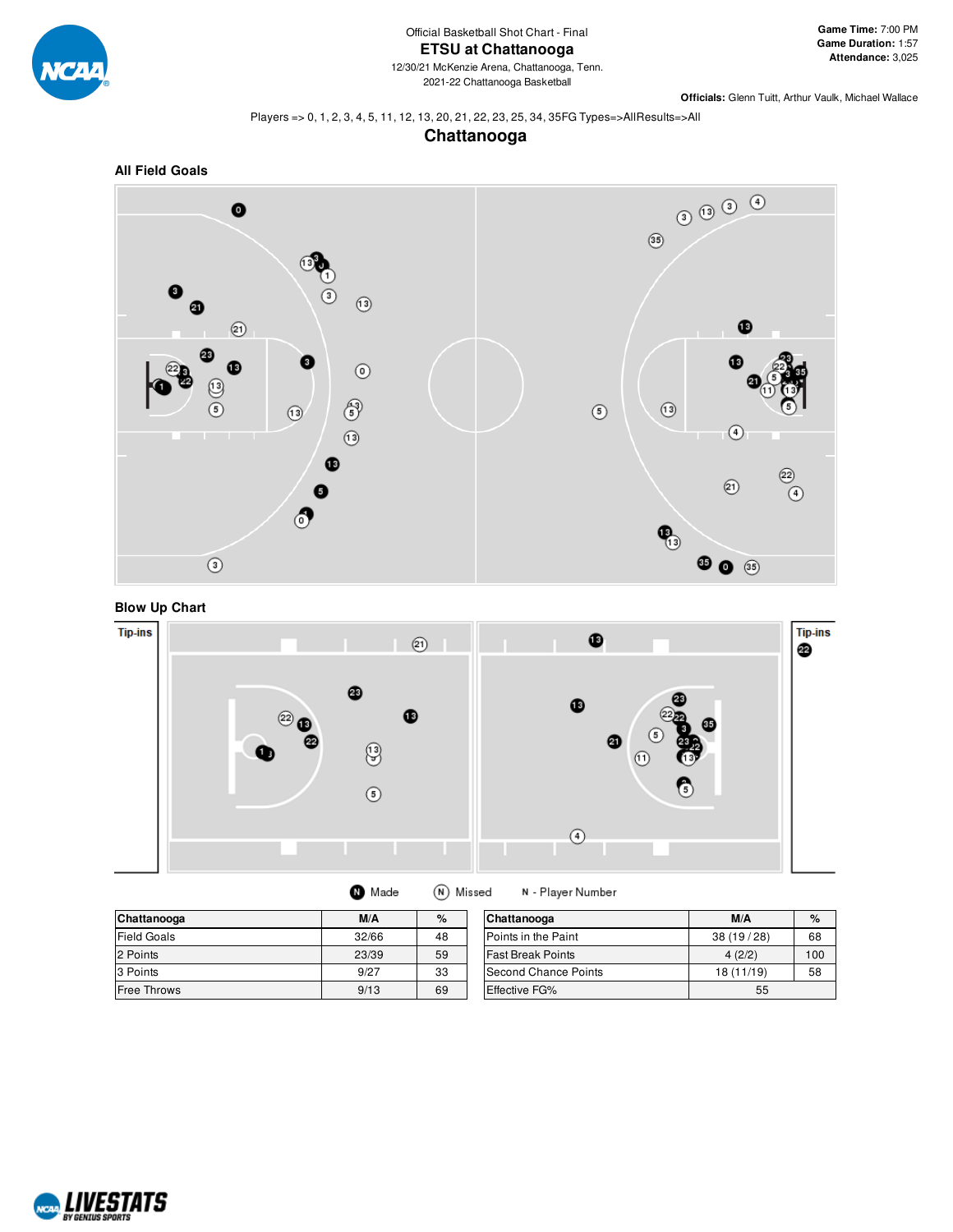

2021-22 Chattanooga Basketball

**Game Time:** 7:00 PM **Game Duration:** 1:57 **Attendance:** 3,025

**ETSU**

| Lineup                                                                 | Quarter<br>On  | Time<br>On | Quarter<br>Off | Time<br>Off | Time on<br>Court | <b>Score</b> | <b>Score</b><br><b>Diff</b> |                |                |                | <b>Reb Sti Tov Ass</b> | <b>PPP</b> |
|------------------------------------------------------------------------|----------------|------------|----------------|-------------|------------------|--------------|-----------------------------|----------------|----------------|----------------|------------------------|------------|
| 2- King J/ 4- Sloan D/ 14- Brewer T/ 22- Seymour J/ 25- Brewer L/      |                | 20:00      | 1              | 15:34       | 04:26            | $6 - 7$      | $-1$                        | $\overline{4}$ | $\mathbf{0}$   |                | $\mathbf 0$            | 0.8721     |
| 1- Yasser M/ 4- Sloan D/ 14- Brewer T/ 24- Farah I/ 25- Brewer L/      | $\mathbf{1}$   | 15:34      | $\mathbf{1}$   | 12:31       | 03:03            | $6 - 10$     | $-4$                        | $\Omega$       | $\Omega$       | $\Omega$       | $\Omega$               | 1.5000     |
| 1- Yasser M/ 4- Sloan D/ 14- Brewer T/ 20- Charles K/ 23- Patterson V/ | $\mathbf{1}$   | 12:31      | 1              | 11:31       | 01:00            | $0 - 3$      | $-3$                        | $\mathbf 0$    | $\mathbf 0$    |                | $\Omega$               | 0.0000     |
| 1- Yasser M/2- King J/20- Charles K/22- Seymour J/23- Patterson V/     |                | 11:31      | 1              | 09:34       | 01:57            | $2 - 2$      | $\mathbf 0$                 | $\mathbf 0$    |                | $\mathbf 0$    | $\mathbf 0$            | 0.6667     |
| 2- King J/ 14- Brewer T/ 23- Patterson V/ 24- Farah I/ 25- Brewer L/   |                | 09:34      | 1              | 08:09       | 01:25            | $0 - 3$      | $-3$                        | $\overline{2}$ | $\Omega$       |                | $\Omega$               | 0.0000     |
| 4- Sloan D/ 14- Brewer T/ 22- Seymour J/ 23- Patterson V/ 25- Brewer   |                | 08:09      | 1              | 07:58       | 00:11            | $0 - 0$      | $\Omega$                    | $\Omega$       | $\Omega$       | $\Omega$       | $\mathbf 0$            | 0.0000     |
| 1- Yasser M/4- Sloan D/14- Brewer T/22- Seymour J/25- Brewer L/        | 1              | 07:58      | 1              | 05:38       | 02:20            | $7-3$        | $\overline{4}$              | $\overline{4}$ | $\overline{2}$ |                |                        | 1.1076     |
| 2- King J/ 4- Sloan D/ 14- Brewer T/ 22- Seymour J/ 25- Brewer L/      |                | 05:38      | 1              | 05:13       | 00:25            | $0 - 0$      | $\mathbf 0$                 | $\mathbf 0$    | $\mathbf 0$    | $\mathbf 0$    | $\Omega$               | 0.0000     |
| 2- King J/ 4- Sloan D/ 20- Charles K/ 22- Seymour J/ 25- Brewer L/     |                | 05:13      | 1              | 04:10       | 01:03            | $3-2$        |                             | $\mathbf{1}$   | $\Omega$       | $\Omega$       | $\Omega$               | 2.2727     |
| 2- King J/ 4- Sloan D/ 22- Seymour J/ 23- Patterson V/ 25- Brewer L/   |                | 04:10      | 1              | 03:00       | 01:10            | $1 - 2$      | $-1$                        | $\mathbf{1}$   | $\mathbf 0$    | $\Omega$       | $\mathbf 0$            | 0.6944     |
| 1- Yasser M/2- King J/4- Sloan D/22- Seymour J/23- Patterson V/        |                | 03:00      | $\mathbf{1}$   | 01:41       | 01:19            | $2 - 5$      | -3                          | $\mathbf{1}$   | $\mathbf 0$    | $\Omega$       | $\mathbf 0$            | 1.0000     |
| 1- Yasser M/2- King J/4- Sloan D/23- Patterson V/25- Brewer L/         |                | 01:41      | $\mathbf{1}$   | 00:38       | 01:02            | $2 - 4$      | $-2$                        | $\mathbf{1}$   | $\mathbf{0}$   |                | $\mathbf 0$            | 1.0000     |
| 2- King J/ 4- Sloan D/ 14- Brewer T/ 23- Patterson V/ 25- Brewer L/    |                | 00:38      | $\overline{2}$ | 20:00       | 00:39            | $1 - 2$      | $-1$                        | $\mathbf 0$    | $\mathbf 0$    | $\mathbf 0$    | $\Omega$               | 1.1364     |
| 2- King J/ 4- Sloan D/ 14- Brewer T/ 22- Seymour J/ 25- Brewer L/      | $\overline{2}$ | 20:00      | $\overline{2}$ | 19:43       | 00:17            | $0 - 0$      | $\Omega$                    | $\mathbf 0$    | $\mathbf{0}$   |                | $\Omega$               | 0.0000     |
| 2- King J/ 4- Sloan D/ 14- Brewer T/ 20- Charles K/ 25- Brewer L/      | $\overline{2}$ | 19:43      | $\overline{c}$ | 15:31       | 04:12            | $8 - 11$     | $-3$                        | 3              | $\mathbf 0$    | $\overline{2}$ |                        | 1.3333     |
| 2- King J/ 4- Sloan D/ 14- Brewer T/ 23- Patterson V/ 25- Brewer L/    | $\overline{2}$ | 15:31      | $\overline{c}$ | 13:19       | 02:12            | $5 - 3$      | $\overline{2}$              | $\mathbf{1}$   | $\mathbf 0$    | 0              |                        | 1.6667     |
| 1- Yasser M/2- King J/14- Brewer T/23- Patterson V/25- Brewer L/       | $\overline{2}$ | 13:19      | $\overline{c}$ | 11:24       | 01:55            | $0 - 7$      | $-7$                        | $\mathbf 0$    | $\Omega$       |                | $\Omega$               | 0.0000     |
| 1- Yasser M/ 2- King J/ 14- Brewer T/ 22- Seymour J/ 23- Patterson V/  | $\overline{2}$ | 11:24      | $\overline{c}$ | 09:56       | 01:28            | $0-0$        | $\mathbf 0$                 | $\overline{2}$ | $\Omega$       | $\Omega$       | $\Omega$               | 0.0000     |
| 2- King J/ 4- Sloan D/ 14- Brewer T/ 22- Seymour J/ 25- Brewer L/      | $\mathbf{2}$   | 09:56      | $\overline{c}$ | 08:30       | 01:26            | $2 - 3$      | $-1$                        | $\mathbf 0$    | $\Omega$       | $\Omega$       | $\Omega$               | 1.0000     |
| 2- King J/ 4- Sloan D/ 14- Brewer T/ 20- Charles K/ 23- Patterson V/   | $\mathbf{2}$   | 08:30      | $\overline{2}$ | 05:44       | 02:46            | $2 - 5$      | -3                          | $\mathbf{1}$   | $\Omega$       | $\Omega$       |                        | 0.6667     |
| 2- King J/4- Sloan D/22- Seymour J/23- Patterson V/25- Brewer L/       | $\overline{c}$ | 05:44      | $\overline{2}$ | 03:34       | 02:10            | $2 - 6$      | $-4$                        | $\mathbf{1}$   | $\mathbf 0$    | $\mathbf 0$    | $\mathbf 0$            | 0.6667     |
| 1- Yasser M/2- King J/14- Brewer T/22- Seymour J/23- Patterson V/      | $\overline{2}$ | 03:34      | $\overline{2}$ | 02:05       | 01:29            | $2 - 4$      | $-2$                        | $\mathbf 0$    |                |                | $\mathbf{0}$           | 0.6667     |
| 1- Yasser M/2- King J/14- Brewer T/20- Charles K/23- Patterson V/      | $\overline{2}$ | 02:05      | $\overline{2}$ | 00:00       | 02:05            | $1 - 0$      |                             | $\overline{4}$ | $\mathbf 0$    |                | $\Omega$               | 0.3472     |

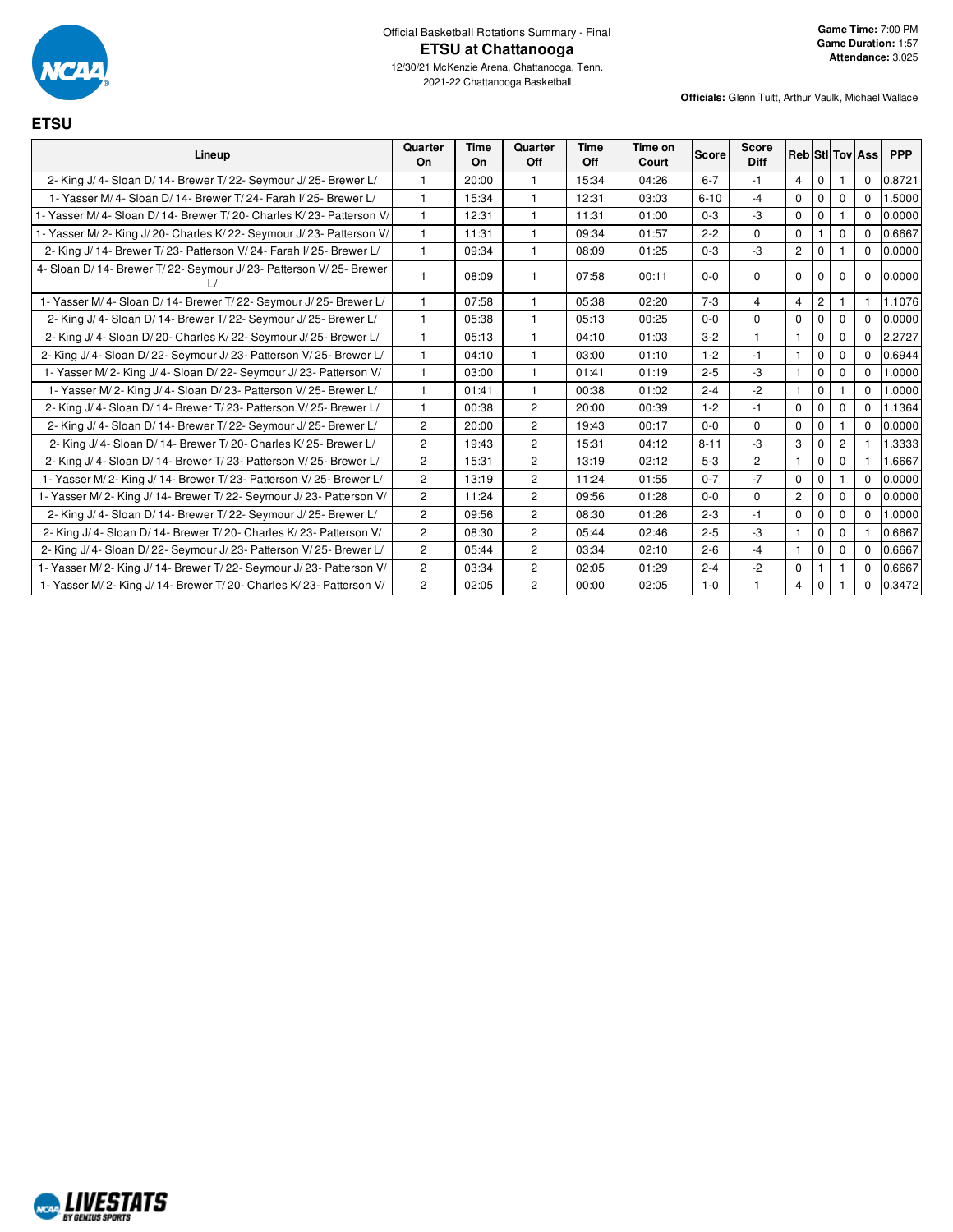

 $\top$ 

#### **Officials:** Glenn Tuitt, Arthur Vaulk, Michael Wallace

 $\top$ 

 $\overline{\phantom{a}}$ 

 $\top$  $\overline{\mathbf{r}}$   $\overline{\phantom{a}}$ 

 $\top$ 

#### **Chattanooga**

| Lineup                                                                             | Quarter<br><b>On</b>  | Time<br><b>On</b> | Quarter<br>Off | Time<br>Off | Time on<br>Court | <b>Score</b> | Score<br><b>Diff</b> | <b>Reb</b> Sti Tov Ass |              |              |                | <b>PPP</b> |
|------------------------------------------------------------------------------------|-----------------------|-------------------|----------------|-------------|------------------|--------------|----------------------|------------------------|--------------|--------------|----------------|------------|
| 0- Caldwell A/3- Jean-Baptiste D/5- Banks D/13- Smith M/22- DeSousa<br>S/          | $\mathbf{1}$          | 20:00             | $\mathbf{1}$   | 16:44       | 03:16            | $6-6$        | $\mathbf 0$          | $\mathbf{2}$           | $\mathbf{1}$ | $\mathbf 0$  | $\mathbf{1}$   | 1.3514     |
| 1- Hankton K/3- Jean-Baptiste D/5- Banks D/13- Smith M/22- DeSousa<br>S/           | $\mathbf{1}$          | 16:44             | $\mathbf{1}$   | 15:34       | 01:10            | $1-0$        | $\mathbf{1}$         | $\overline{c}$         | $\pmb{0}$    | $\mathbf{1}$ | 0              | 0.4098     |
| 0- Caldwell A/ 1- Hankton K/ 3- Jean-Baptiste D/ 5- Banks D/ 21- Ayeni J/          | $\mathbf{1}$          | 15:34             | $\mathbf{1}$   | 12:31       | 03:03            | $10-6$       | $\overline{4}$       | $\overline{2}$         | $\pmb{0}$    | $\mathbf 0$  | 3              | 2.5000     |
| 0- Caldwell A/1- Hankton K/3- Jean-Baptiste D/13- Smith M/21- Ayeni<br>IJ          | $\mathbf{1}$          | 12:31             | $\mathbf{1}$   | 12:31       | 00:00            | $0-0$        | $\Omega$             | $\mathbf 0$            | $\mathbf 0$  | $\mathbf 0$  | $\Omega$       | 0.0000     |
| 0- Caldwell A/ 1- Hankton K/ 4- Stricklen T/ 13- Smith M/ 21- Ayeni J/             | $\mathbf{1}$          | 12:31             | $\mathbf{1}$   | 10:31       | 02:00            | $3-0$        | 3                    | 3                      | $\mathbf{1}$ | $\mathbf{1}$ | 1              | 1.5000     |
| 0- Caldwell A/ 1- Hankton K/ 3- Jean-Baptiste D/ 13- Smith M/ 22-<br>DeSousa S/    | $\mathbf{1}$          | 10:31             | $\mathbf{1}$   | 10:19       | 00:12            | $0-0$        | $\Omega$             | $\mathbf{1}$           | $\mathbf 0$  | $\mathbf{1}$ | $\Omega$       | 0.0000     |
| 0- Caldwell A/3- Jean-Baptiste D/13- Smith M/22- DeSousa S/35-<br>Ledford G/       | $\mathbf{1}$          | 10:19             | $\mathbf{1}$   | 08:09       | 02:10            | $5 - 2$      | 3                    | 3                      | $\mathbf{1}$ | $\Omega$     | $\mathbf{1}$   | 1.2500     |
| 0- Caldwell A/3- Jean-Baptiste D/5- Banks D/13- Smith M/22- DeSousa<br>S/          | $\mathbf{1}$          | 08:09             | $\mathbf{1}$   | 07:23       | 00:46            | $0 - 5$      | $-5$                 | $\mathbf{1}$           | $\mathbf 0$  | $\mathbf{1}$ | 0              | 0.0000     |
| 0- Caldwell A/3- Jean-Baptiste D/5- Banks D/13- Smith M/23- Diggs A/               | $\mathbf{1}$          | 07:23             | $\mathbf{1}$   | 05:49       | 01:34            | $1 - 2$      | $-1$                 | $\overline{2}$         | $\pmb{0}$    | $\mathbf{1}$ | 0              | 0.3472     |
| 0- Caldwell A/3- Jean-Baptiste D/5- Banks D/13- Smith M/22- DeSousa<br>S/          | $\mathbf{1}$          | 05:49             | $\mathbf{1}$   | 04:44       | 01:05            | $4 - 1$      | 3                    | $\mathbf{1}$           | $\mathbf 0$  | $\Omega$     | 1              | 2.0000     |
| 0- Caldwell A/3- Jean-Baptiste D/5- Banks D/21- Ayeni J/22- DeSousa<br>S/          | $\mathbf{1}$          | 04:44             | $\mathbf{1}$   | 04:10       | 00:34            | $0 - 2$      | $-2$                 | $\mathbf 0$            | $\mathbf 0$  | $\mathbf 0$  | 0              | 0.0000     |
| 0- Caldwell A/ 1- Hankton K/ 3- Jean-Baptiste D/ 5- Banks D/ 21- Ayeni J/          | $\mathbf{1}$          | 04:10             | $\mathbf{1}$   | 04:10       | 00:00            | $0 - 1$      | $-1$                 | $\mathbf 0$            | $\pmb{0}$    | $\mathbf 0$  | $\Omega$       | 0.0000     |
| 0- Caldwell A/1- Hankton K/3- Jean-Baptiste D/5- Banks D/23- Diggs A/              | $\mathbf{1}$          | 04:10             | $\mathbf{1}$   | 03:00       | 01:10            | $2 - 0$      | $\overline{c}$       | $\overline{2}$         | $\pmb{0}$    | $\Omega$     | $\mathbf{1}$   | 2.0000     |
| 0- Caldwell A/ 1- Hankton K/ 5- Banks D/ 13- Smith M/ 23- Diggs A/                 | $\mathbf{1}$          | 03:00             | $\mathbf{1}$   | 01:41       | 01:19            | $5 - 2$      | 3                    | $\overline{c}$         | $\mathsf 0$  | $\Omega$     | $\Omega$       | 1.8116     |
| 0- Caldwell A/3- Jean-Baptiste D/5- Banks D/13- Smith M/23- Diggs A/               | $\mathbf{1}$          | 01:41             | $\mathbf{1}$   | 00:38       | 01:02            | $4 - 2$      | $\overline{c}$       | $\mathbf 0$            | $\mathbf{1}$ | 0            | $\mathbf{1}$   | 1.6393     |
| 0- Caldwell A/1- Hankton K/3- Jean-Baptiste D/5- Banks D/13- Smith<br>M/           | $\mathbf{1}$          | 00:38             | $\overline{c}$ | 20:00       | 00:39            | $2 - 1$      | $\mathbf{1}$         | $\mathbf{1}$           | $\mathbf 0$  | $\Omega$     | $\mathbf{1}$   | 2.0000     |
| 0- Caldwell A/3- Jean-Baptiste D/5- Banks D/13- Smith M/22- DeSousa<br>S/          | $\overline{c}$        | 20:00             | $\overline{2}$ | 15:31       | 04:29            | $11 - 8$     | 3                    | $\overline{4}$         | $\mathbf{1}$ | $\Omega$     | $\overline{2}$ | 1.8333     |
| 0- Caldwell A/3- Jean-Baptiste D/5- Banks D/13- Smith M/21- Ayeni J/               | $\overline{c}$        | 15:31             | $\overline{c}$ | 14:59       | 00:32            | $0 - 0$      | $\mathbf 0$          | $\mathbf{1}$           | $\pmb{0}$    | $\mathbf 0$  | 0              | 0.0000     |
| 0- Caldwell A/ 1- Hankton K/ 5- Banks D/ 13- Smith M/ 21- Ayeni J/                 | $\overline{c}$        | 14:59             | $\overline{c}$ | 13:19       | 01:40            | $3 - 5$      | $-2$                 | $\overline{2}$         | $\pmb{0}$    | $\mathbf{1}$ | $\Omega$       | 1.2295     |
| 0- Caldwell A/ 1- Hankton K/ 5- Banks D/ 13- Smith M/ 22- DeSousa S/               | $\overline{c}$        | 13:19             | $\overline{c}$ | 13:19       | 00:00            | $0-0$        | $\mathbf 0$          | $\mathbf 0$            | $\pmb{0}$    | $\mathbf 0$  | $\Omega$       | 0.0000     |
| 0- Caldwell A/ 1- Hankton K/ 3- Jean-Baptiste D/ 13- Smith M/ 22-<br>DeSousa S/    | $\overline{c}$        | 13:19             | $\overline{c}$ | 11:24       | 01:55            | $7 - 0$      | $\overline{7}$       | 4                      | $\mathbf{1}$ | $\mathbf 0$  | $\mathbf{1}$   | 2.3333     |
| 0- Caldwell A/ 1- Hankton K/ 3- Jean-Baptiste D/ 4- Stricklen T/ 22-<br>DeSousa S/ | $\overline{2}$        | 11:24             | $\overline{2}$ | 09:56       | 01:28            | $0-0$        | $\mathbf 0$          | $\overline{2}$         | $\mathbf 0$  | $\mathbf{1}$ | 0              | 0.0000     |
| 3- Jean-Baptiste D/4- Stricklen T/5- Banks D/13- Smith M/22- DeSousa<br>S/         | $\overline{c}$        | 09:56             | $\overline{2}$ | 08:30       | 01:26            | $3 - 2$      | $\mathbf{1}$         | $\mathbf{1}$           | $\mathbf 0$  | $\Omega$     | $\Omega$       | 2.0833     |
| 4- Stricklen T/5- Banks D/13- Smith M/22- DeSousa S/35- Ledford G/                 | $\mathbf{2}^{\prime}$ | 08:30             | $\overline{c}$ | 05:44       | 02:46            | $5-2$        | 3                    | 4                      | $\pmb{0}$    | $\mathbf 0$  | $\mathbf{1}$   | 2.0492     |
| 4- Stricklen T/5- Banks D/13- Smith M/23- Diggs A/35- Ledford G/                   | $\mathbf{2}$          | 05:44             | $\mathbf{2}$   | 03:34       | 02:10            | $6 - 2$      | $\overline{4}$       | $\sqrt{2}$             | $\pmb{0}$    | $\mathbf 0$  | $\mathbf{1}$   | 1.5000     |
| 3- Jean-Baptiste D/5- Banks D/21- Ayeni J/23- Diggs A/35- Ledford G/               | $\overline{c}$        | 03:34             | $\overline{c}$ | 02:05       | 01:29            | $4 - 2$      | $\overline{c}$       | $\mathbf{1}$           | $\mathbf{1}$ | $\mathbf{1}$ | $\mathbf{1}$   | 1.3333     |
| 4- Stricklen T/ 11- Smith A/ 23- Diggs A/ 25- Frazier J/ 35- Ledford G/            | $\overline{c}$        | 02:05             | $\overline{c}$ | 00:00       | 02:05            | $0 - 1$      | $-1$                 | 4                      | $\mathbf 0$  | $\Omega$     | $\mathbf{0}$   | 0.0000     |

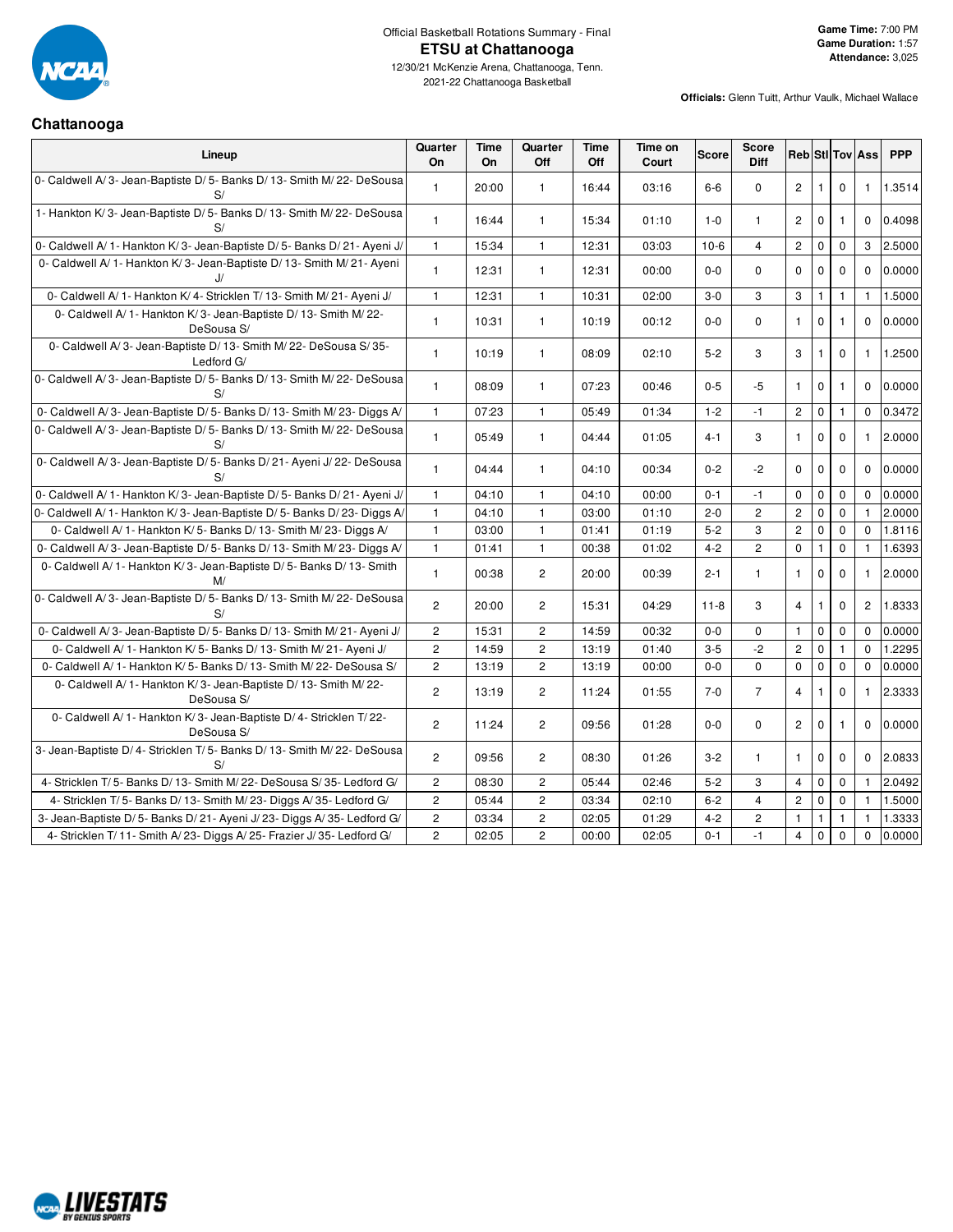

| Lineup                                                               | Time  | <b>Score</b> | <b>Score Diff</b> | Pts/Min | Reb            | Stl            | Tov            | Ass         | <b>PPP</b> |
|----------------------------------------------------------------------|-------|--------------|-------------------|---------|----------------|----------------|----------------|-------------|------------|
| 2- King J/ 4- Sloan D/ 14- Brewer T/ 22- Seymour J/ 25- Brewer L/    | 06:34 | $8 - 10$     | $-2$              | 1.2183  | 4              | $\Omega$       |                | $\Omega$    | 0.7353     |
| 2- King J/4- Sloan D/14- Brewer T/20- Charles K/25- Brewer L/        | 04:12 | $8 - 11$     | -3                | 1.9048  | 3              | $\Omega$       | $\overline{2}$ |             | 1.3333     |
| 2- King J/ 4- Sloan D/ 22- Seymour J/ 23- Patterson V/ 25- Brewer L/ | 03:20 | $3 - 8$      | $-5$              | 0.9000  | $\overline{2}$ | $\mathbf 0$    |                | 0           | 0.6757     |
| 1- Yasser M/ 4- Sloan D/ 14- Brewer T/ 24- Farah I/ 25- Brewer L/    | 03:03 | $6 - 10$     | -4                | 1.9672  | $\Omega$       | $\mathbf 0$    | O              | 0           | 1.5000     |
| 1- Yasser M/2- King J/14- Brewer T/22- Seymour J/23- Patterson V/    | 02:57 | $2 - 4$      | $-2$              | 0.6780  | $\overline{c}$ |                |                | 0           | 0.4000     |
| 2- King J/ 4- Sloan D/ 14- Brewer T/ 23- Patterson V/ 25- Brewer L/  | 02:51 | $6-5$        |                   | 2.1053  |                | $\mathbf 0$    | O              |             | 1.5464     |
| 2- King J/4- Sloan D/14- Brewer T/20- Charles K/23- Patterson V/     | 02:46 | $2 - 5$      | -3                | 0.7229  |                | $\mathbf 0$    | O              |             | 0.6667     |
| 1- Yasser M/4- Sloan D/14- Brewer T/22- Seymour J/25- Brewer L/      | 02:20 | $7-3$        | 4                 | 3.0000  | 4              | $\overline{c}$ |                |             | 1.1076     |
| 1- Yasser M/2- King J/14- Brewer T/20- Charles K/23- Patterson V/    | 02:05 | $1 - 0$      |                   | 0.4800  | 4              | $\mathbf 0$    |                | $\Omega$    | 0.3472     |
| 1- Yasser M/2- King J/20- Charles K/22- Seymour J/23- Patterson V/   | 01:57 | $2 - 2$      | $\Omega$          | 1.0256  | $\Omega$       |                | $\Omega$       | $\Omega$    | 0.6667     |
| 1- Yasser M/2- King J/14- Brewer T/23- Patterson V/25- Brewer L/     | 01:55 | $0 - 7$      | $-7$              | 0.0000  | $\Omega$       | $\mathbf 0$    |                | $\Omega$    | 0.0000     |
| 2- King J/ 14- Brewer T/ 23- Patterson V/ 24- Farah I/ 25- Brewer L/ | 01:25 | $0 - 3$      | -3                | 0.0000  | $\overline{2}$ | $\mathbf 0$    |                | $\mathbf 0$ | 0.0000     |
| 1- Yasser M/2- King J/4- Sloan D/22- Seymour J/23- Patterson V/      | 01:19 | $2 - 5$      | -3                | 1.5190  |                | $\mathbf 0$    | $\Omega$       | $\mathbf 0$ | 1.0000     |
| 2- King J/ 4- Sloan D/ 20- Charles K/ 22- Seymour J/ 25- Brewer L/   | 01:03 | $3-2$        |                   | 2.8571  |                | $\mathbf 0$    | O              | $\Omega$    | 2.2727     |
| 1- Yasser M/2- King J/4- Sloan D/23- Patterson V/25- Brewer L/       | 01:02 | $2 - 4$      | $-2$              | 1.9355  |                | $\mathbf 0$    |                | $\Omega$    | 1.0000     |
| 1- Yasser M/4- Sloan D/14- Brewer T/20- Charles K/23- Patterson V/   | 01:00 | $0 - 3$      | -3                | 0.0000  | $\Omega$       | $\mathbf 0$    |                | $\Omega$    | 0.0000     |
| 4- Sloan D/14- Brewer T/22- Seymour J/23- Patterson V/25- Brewer L/  | 00:11 | $0 - 0$      | $\Omega$          | 0.0000  | $\Omega$       | $\Omega$       |                | $\Omega$    | 0.0000     |